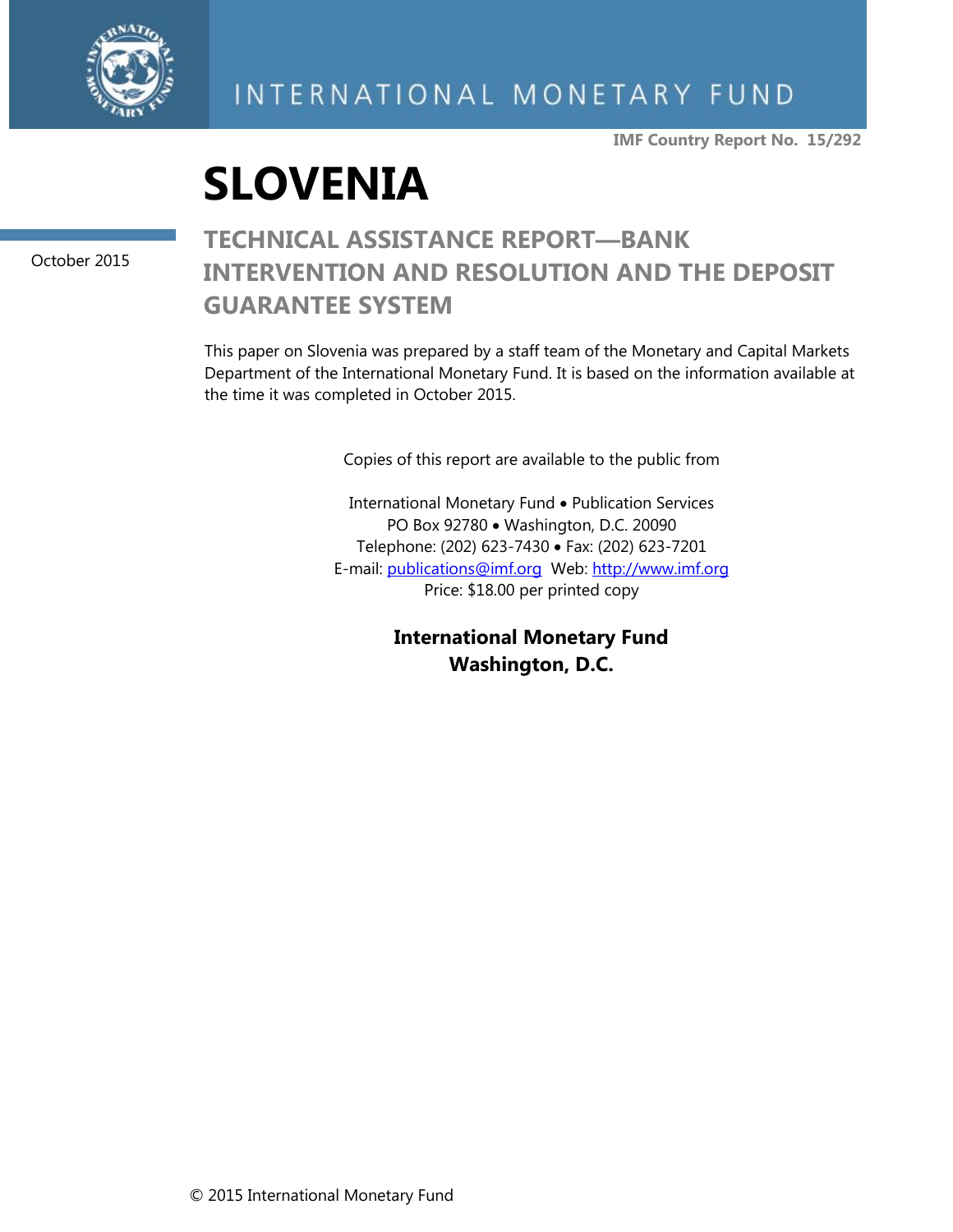# **INTERNATIONAL MONETARY FUND**

Monetary and Capital Markets Department



# **SLOVENIA**

# **BANK INTERVENTION AND RESOLUTION AND THE DEPOSIT GUARANTEE SYSTEM**

**TECHNICAL ASSISTANCE REPORT**

**David Parker (Mission Chief)** 

**October 2015**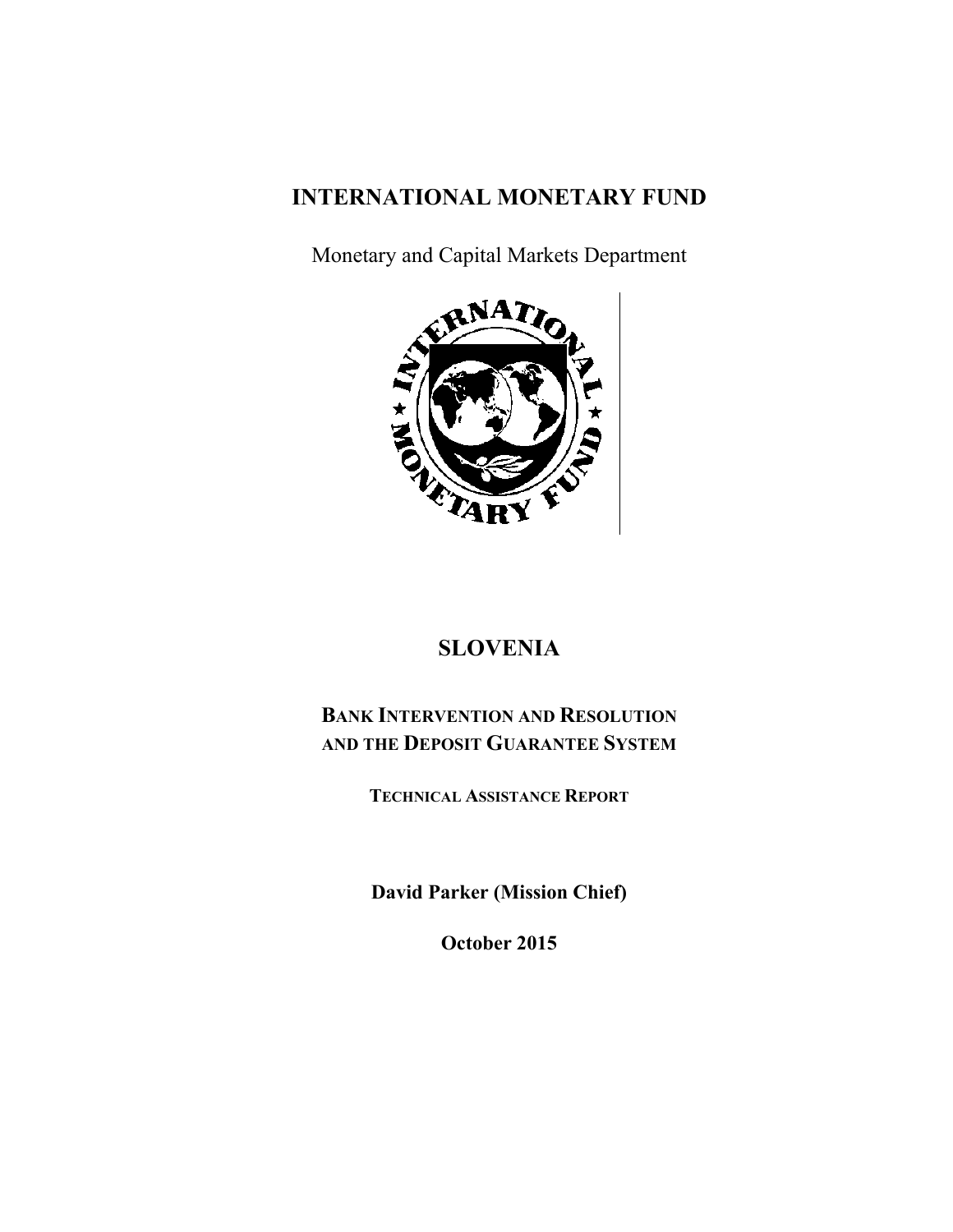The contents of this report constitute technical advice provided by the staff of the International Monetary Fund (IMF) to the authorities of Slovenia (the "TA recipient") in response to their request for technical assistance. This report (in whole or in part) or summaries thereof may be disclosed by the IMF to IMF Executive Directors and members of their staff, as well as to other agencies or instrumentalities of the TA recipient, and upon their request, to World Bank staff and other technical assistance providers and donors with legitimate interest, unless the TA recipient specifically objects to such disclosure (see Operational Guidelines for the Dissemination of Technical Assistance Information http://www.imf.org/external/np/pp/eng/2013/061013.pdf).

Publication or disclosure of this report (in whole or in part) or summaries thereof to parties outside the IMF other than agencies or instrumentalities of the TA recipient, World Bank staff, other technical assistance providers and donors with legitimate interest shall require the explicit consent of the TA recipient and the IMF's Monetary and Capital Markets Department.

#5719952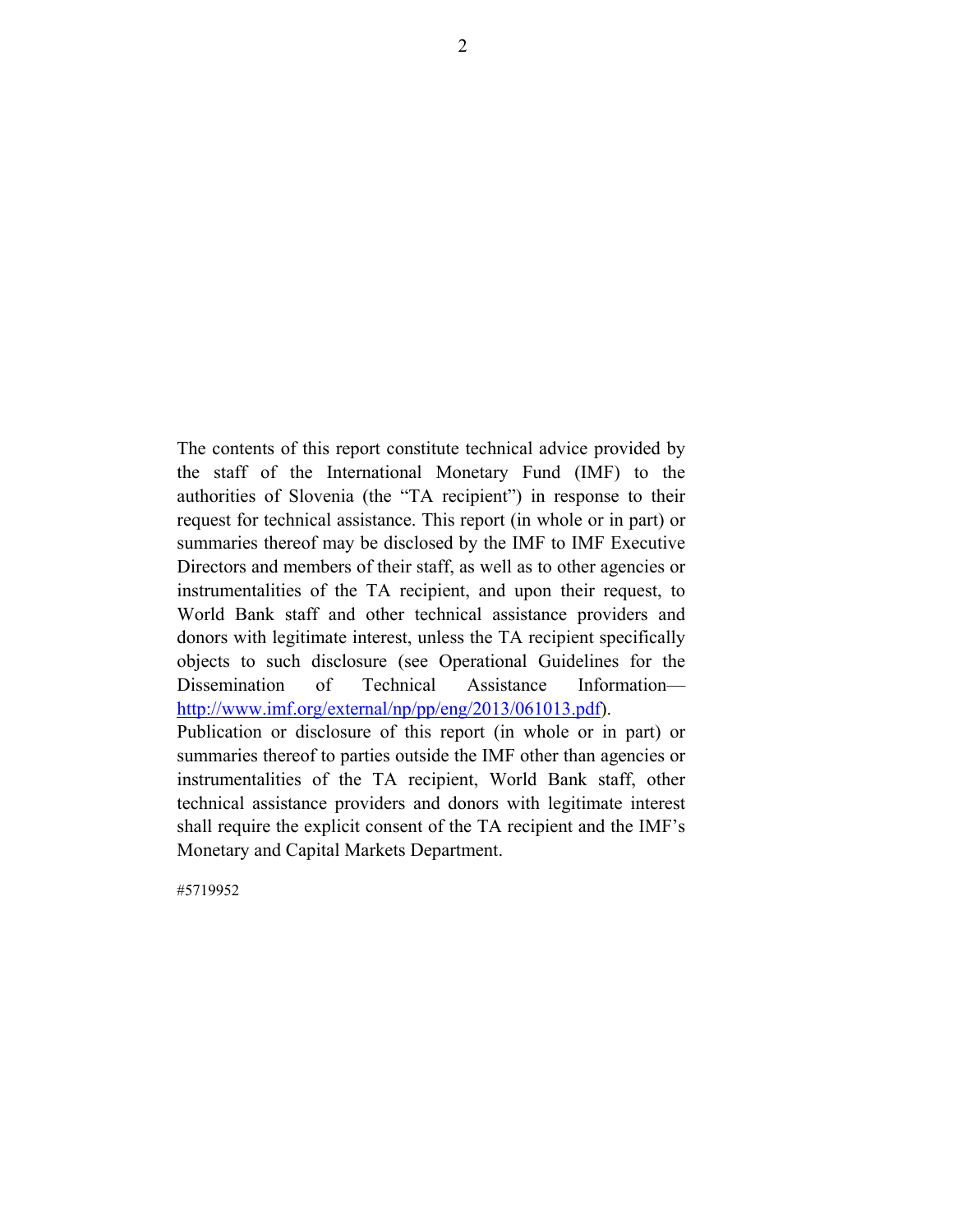| Tables   |  |
|----------|--|
|          |  |
|          |  |
|          |  |
| Appendix |  |
|          |  |

Page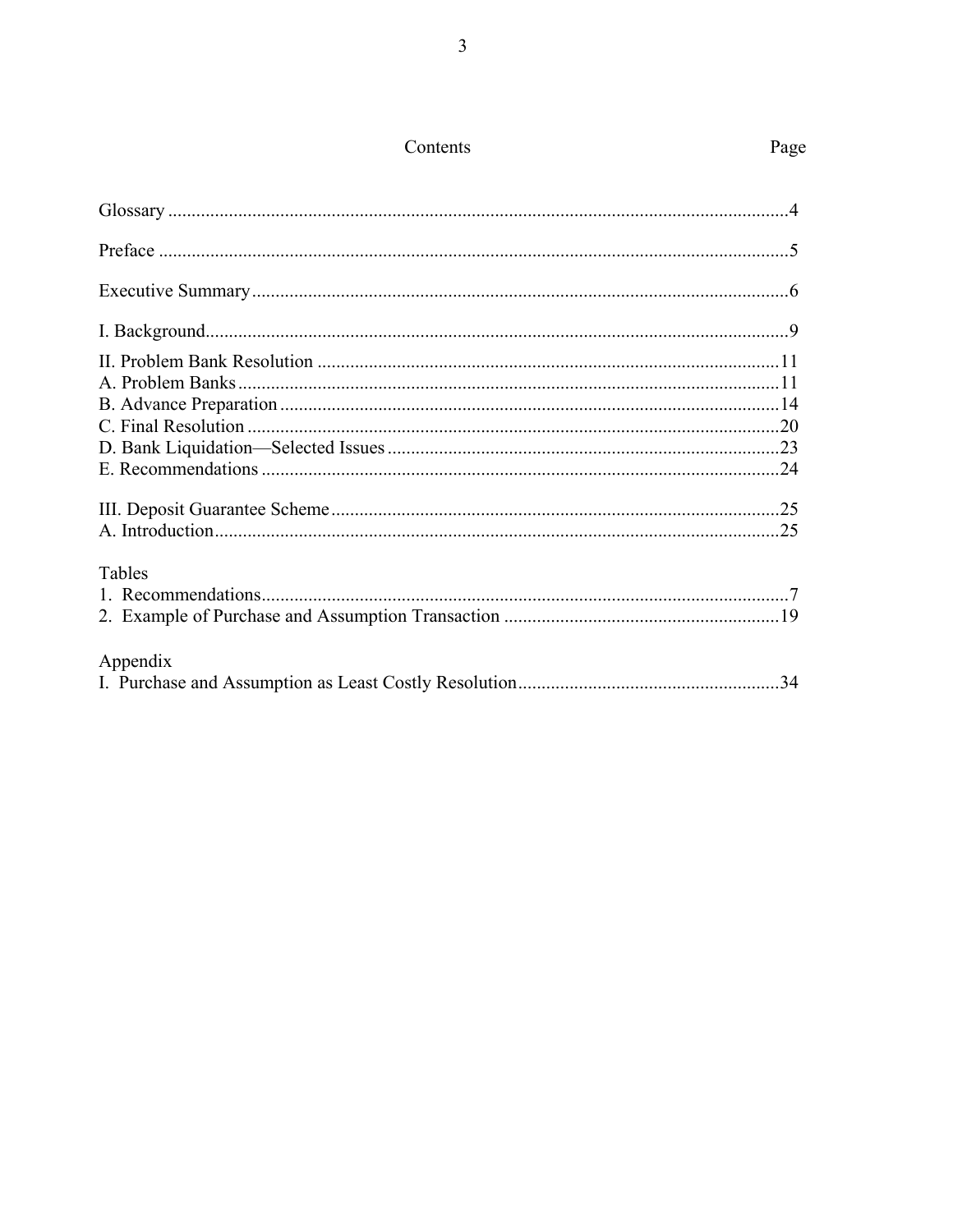# **GLOSSARY**

| AB           | <b>Assuming Bank</b>                                              |
|--------------|-------------------------------------------------------------------|
| <b>BIM</b>   | <b>Bank Intervention Manager</b>                                  |
| <b>BOS</b>   | Bank of Slovenia                                                  |
| <b>BRF</b>   | National Bank Resolution Fund                                     |
| <b>BRRD</b>  | EU Bank Recovery and Resolution Directive                         |
| <b>CEO</b>   | <b>Chief Executive Officer</b>                                    |
| <b>DGS</b>   | Deposit Guarantee Scheme                                          |
| <b>DGSD</b>  | <b>EU Deposit Guarantee Scheme Directive</b>                      |
| <b>DICPs</b> | Core Principles for Effective Deposit Insurance Systems           |
| FAQ          | <b>Frequently Asked Questions</b>                                 |
| <b>FSB</b>   | <b>Financial Stability Board</b>                                  |
| <b>IADI</b>  | International Association of Deposit Insurers                     |
| IT           | <b>Information Technology</b>                                     |
| KAs          | Key Attributes for Effective Resolution of Financial Institutions |
| <b>MCM</b>   | Monetary and Capital Markets Department (IMF)                     |
| MoF          | Ministry of Finance                                               |
| MoU          | Memorandum of Understanding                                       |
| <b>PBC</b>   | Problem Bank Committee                                            |
| <b>PCA</b>   | Prompt Corrective Action                                          |
| P&A          | Purchase and Assumption transaction                               |
| <b>SRR</b>   | Special Resolution Regime                                         |
| <b>TA</b>    | Temporary Administrator                                           |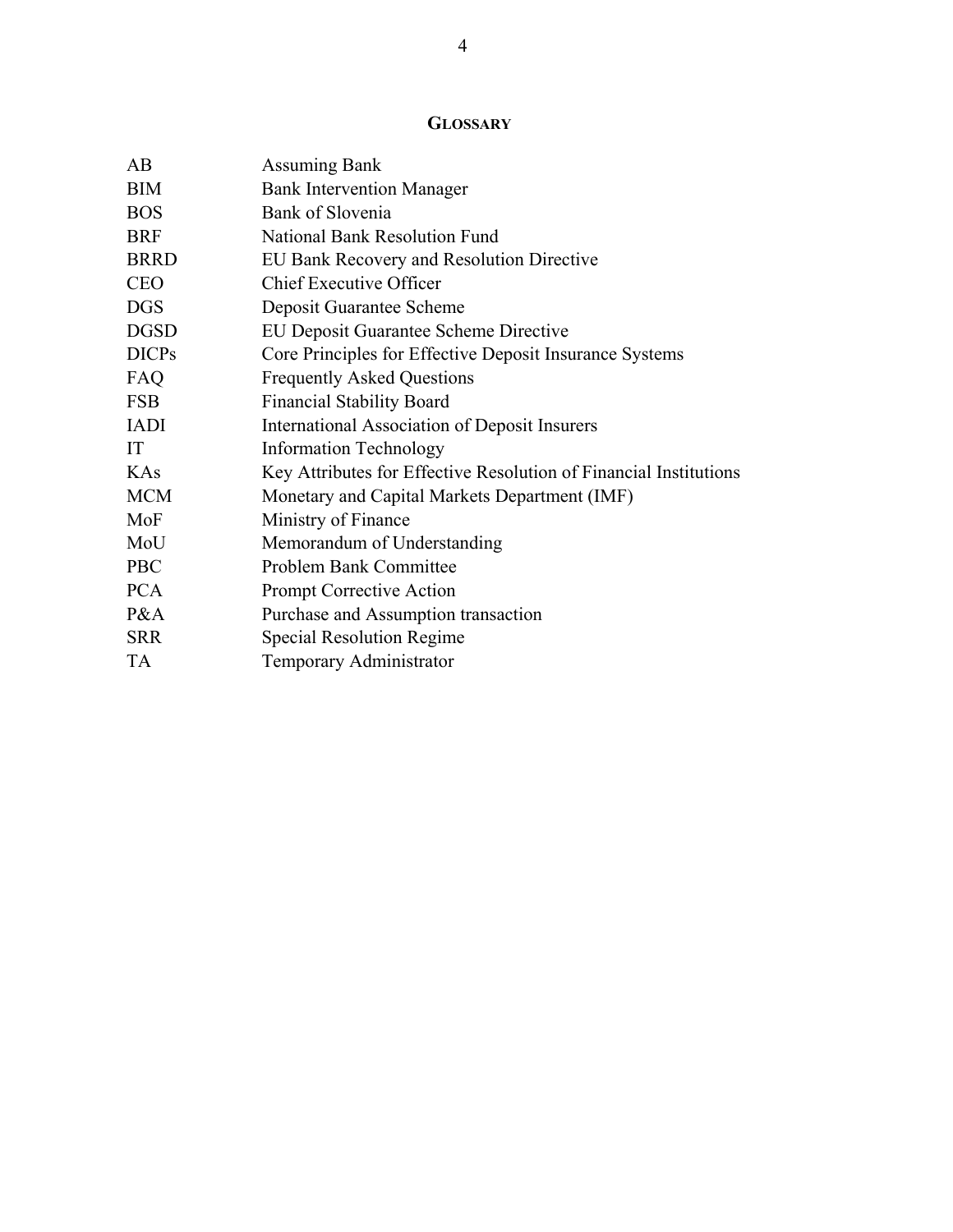### **PREFACE**

At the request of the Bank of Slovenia (BOS), a Technical Assistance mission from the International Monetary Fund's (IMF) Monetary and Capital Markets Department (MCM) visited Ljubljana, Slovenia from July 9 through July 20, 2015. The mission was led and solely comprised of Mr. David Parker (MCM).

The mission met with various staff of BOS and the mission's main findings and recommendations were presented at a wrap-up meeting on July 20, 2015. An aide-mémoire was left, ad referendum, with the authorities.

The mission would like to express its appreciation to the BOS officials and staff with whom the mission met, for their generous hospitality and cooperation extended to the mission.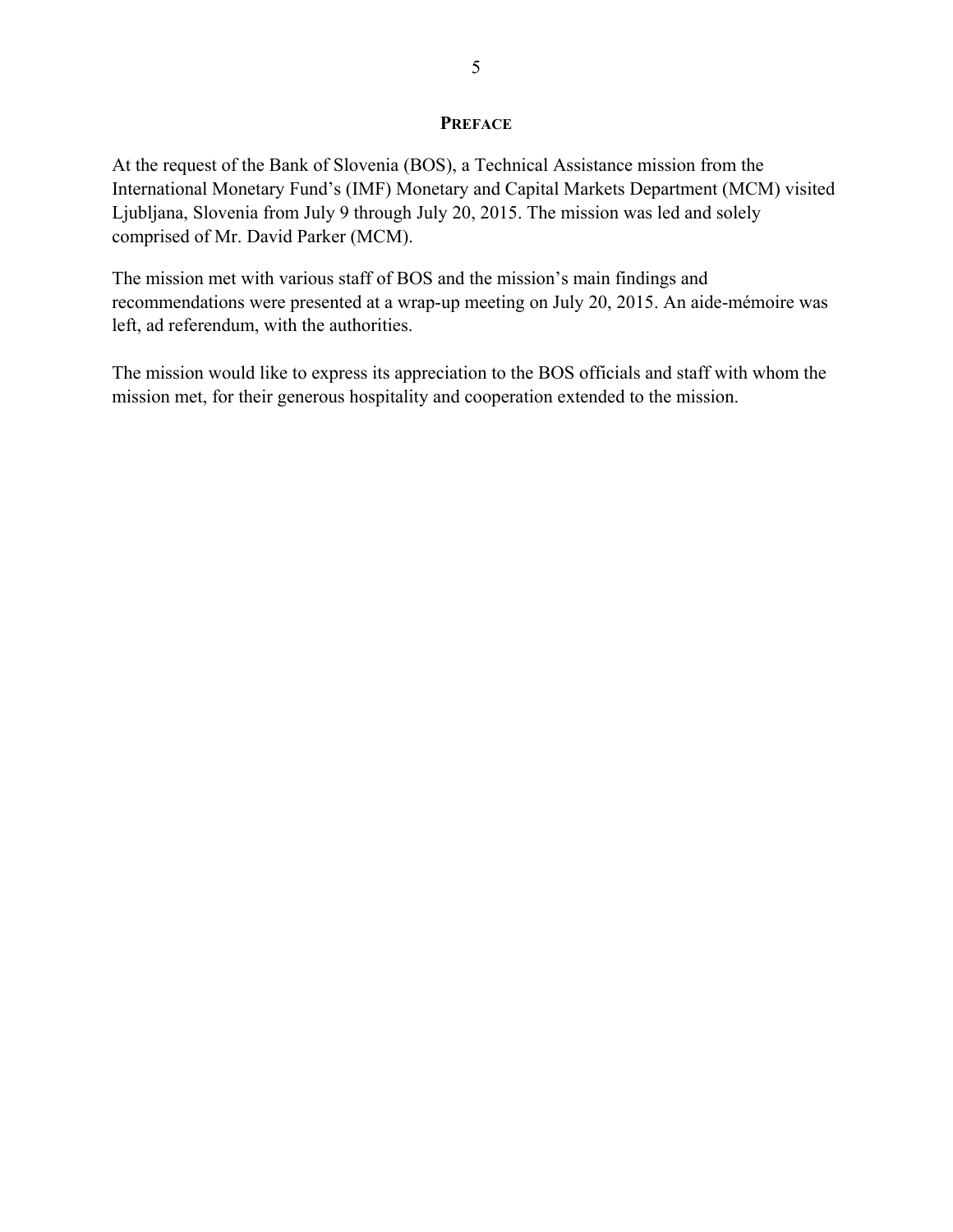#### **EXECUTIVE SUMMARY**

**Prior to this mission, a Monetary and Capital Markets Department (MCM) mission visited Ljubljana during December 15–19, 2014 to assess Slovenia's Bank Resolution Framework, the Deposit Guarantee Scheme (DGS), and Crisis Preparedness**. As a result of this mission, two follow-up missions were planned to provide technical assistance on: (i) bank resolution and deposit insurance; and (ii) crisis preparedness and management. This report represents the findings and recommendations of the first follow-up mission regarding the bank resolution framework and the deposit guarantee scheme. The success of this mission will lay a strong foundation on which to build for the second follow-up mission.

**There are three necessary requirements for effective bank resolution:** (i) a special bank resolution regime (SRR), which provides, at a minimum, that resolution decisions cannot be reversed by any court; (ii) advance preparation for bank intervention and resolution; and (iii) an adequately funded DGS. Slovenia's banking law provides for the first, while the December 2014 mission's recommendation to create a Resolution Unit within BOS (responsible for advance preparation) has been adopted. The extant DGS, however, is an ex post funded scheme which does not fulfill the third criteria. Soon, Slovenia must implement the EU Deposit Guarantee Scheme Directive (DGSD) into national law, which calls for an ex ante funded DGS.

**Technical assistance regarding establishing an effective bank resolution framework included early and intensive monitoring of a problem bank to prevent asset stripping and to gather information for intervention and resolution teams to begin advance preparation.** Information for advance preparation is envisaged to promote effective intervention by using a team approach, controlling discrete functions of a bank intervention. For bank resolution, the authorities were encouraged to prefer the Purchase and Assumption (P&A) transaction as an effective resolution tool, as it is virtually always the least costly form of resolution. Advance preparation was also stressed for resolution, including, inter alia, the need to canvas potential acquirers—both domestic and foreign—periodically, and in advance, for their interest in acquiring failing banks.

**Analysis and recommendations regarding the DGS were provided in accordance with the DGSD, as well as the International Association of Deposit Insurer's (IADI) Core Principles for Effective Deposit Insurance Systems (DICP).** The recommendations concluded that the best arrangement for Slovenia would be a narrow mandate (paybox plus), ex ante funded DGS contained within BOS, but with separate operations, funding, and accounting, etc. Membership should be compulsory for all banks, coverage has already been established by the European Union at  $\epsilon$ 100,000, and the mission assisted with methods to establish a target reserve fund, recommending that Slovenia adopt a target greater than the 0.8 percent of insured deposits mandated by the DGSD.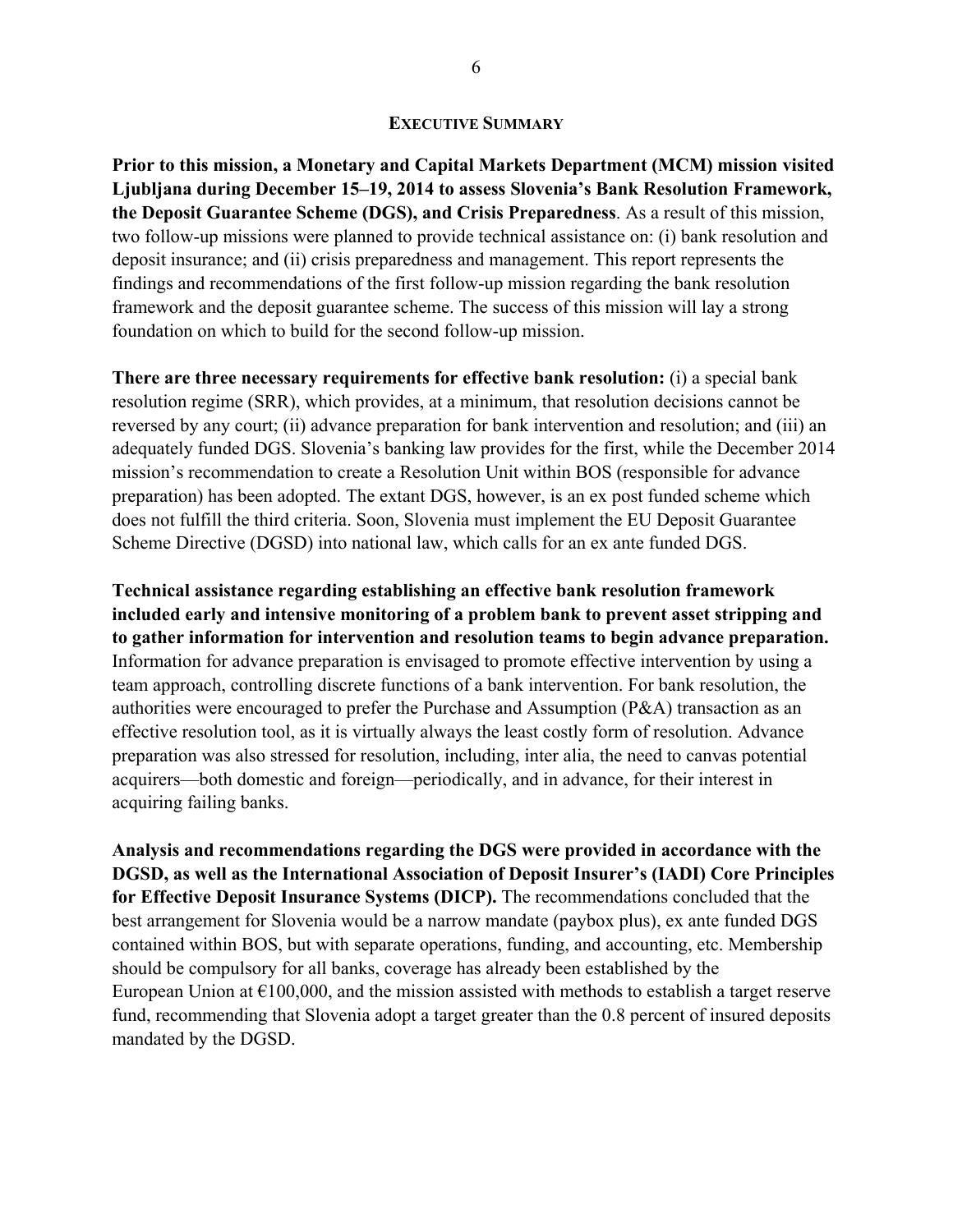|                                  | <b>Recommendations</b>                                                                                                                                                                                                                                                                                                                                                     | <b>Timeline</b>             |
|----------------------------------|----------------------------------------------------------------------------------------------------------------------------------------------------------------------------------------------------------------------------------------------------------------------------------------------------------------------------------------------------------------------------|-----------------------------|
|                                  | <b>Bank Resolution Framework</b>                                                                                                                                                                                                                                                                                                                                           |                             |
| 1.                               | Create a Problem Bank Committee (PBC) within the Bank Supervision<br>Department, and including the Head of the Resolution Unit and senior<br>manager of the DGS as members, to be convened whenever any bank or<br>banks enter problem status.                                                                                                                             | < 3 months                  |
| 2.                               | Appoint a Temporary Administrator for 4 and 5 CAMELs rated banks as well<br>as for banks that are lingering in 3 rated status and show little signs of<br>improvement. The Temporary Administrator should, inter alia, monitor<br>insider and large transactions to prevent asset stripping and gather<br>information for advance intervention and resolution preparation. | When<br>necessary           |
| 3.                               | Amend banking law to implement a policy of early intervention in financial<br>institutions before capital deteriorates to zero.                                                                                                                                                                                                                                            | $< 6$ months                |
| 4.                               | Appointment of Temporary Administrator will activate the "pop-up" of<br>intervention and resolution teams.                                                                                                                                                                                                                                                                 | When<br>necessary           |
| 5.                               | Prefer P&A as resolution tool for non-systemic banks.                                                                                                                                                                                                                                                                                                                      | $< 6$ months                |
| 6.                               | Head of Resolutions Unit to periodically canvas strong domestic and foreign<br>banks for interest in acquiring a failed bank via a P&A transaction.                                                                                                                                                                                                                        | $< 6$ months<br>and ongoing |
| $7_{\scriptscriptstyle{\ddots}}$ | For purposes of a P&A asset valuation, book value of performing loans can<br>be considered market value.                                                                                                                                                                                                                                                                   | When<br>necessary           |
| 8.                               | Develop effective "one-voice" communications plan for bank resolution.                                                                                                                                                                                                                                                                                                     | $< 6$ months                |
| 9.                               | Implement policy of requiring "least costly" resolution method.                                                                                                                                                                                                                                                                                                            | $<$ 3 months                |
|                                  | 10. Amend banking law to clearly and fully put bank bankruptcy as an<br>administrative function under the central bank, superseding company<br>insolvency legislation, and eliminating bankruptcy court role.                                                                                                                                                              | $< 6$ months                |
|                                  | 11. Maintain list, with contact information and CVs, of potential professional,<br>qualified bank liquidators.                                                                                                                                                                                                                                                             | $< 6$ months                |
|                                  | 12. Develop a standard bank liquidation manual.                                                                                                                                                                                                                                                                                                                            | $< 6$ months                |
|                                  | 13. Require periodic reports from Liquidator.                                                                                                                                                                                                                                                                                                                              | When<br>necessary           |
|                                  | 14. Amend banking law to require rules-based periodic distribution of recoveries<br>on liquidated assets from Liquidator to claimants according to legal priority.                                                                                                                                                                                                         | $< 6$ months                |

# **Table 1. Slovenia: Recommendations**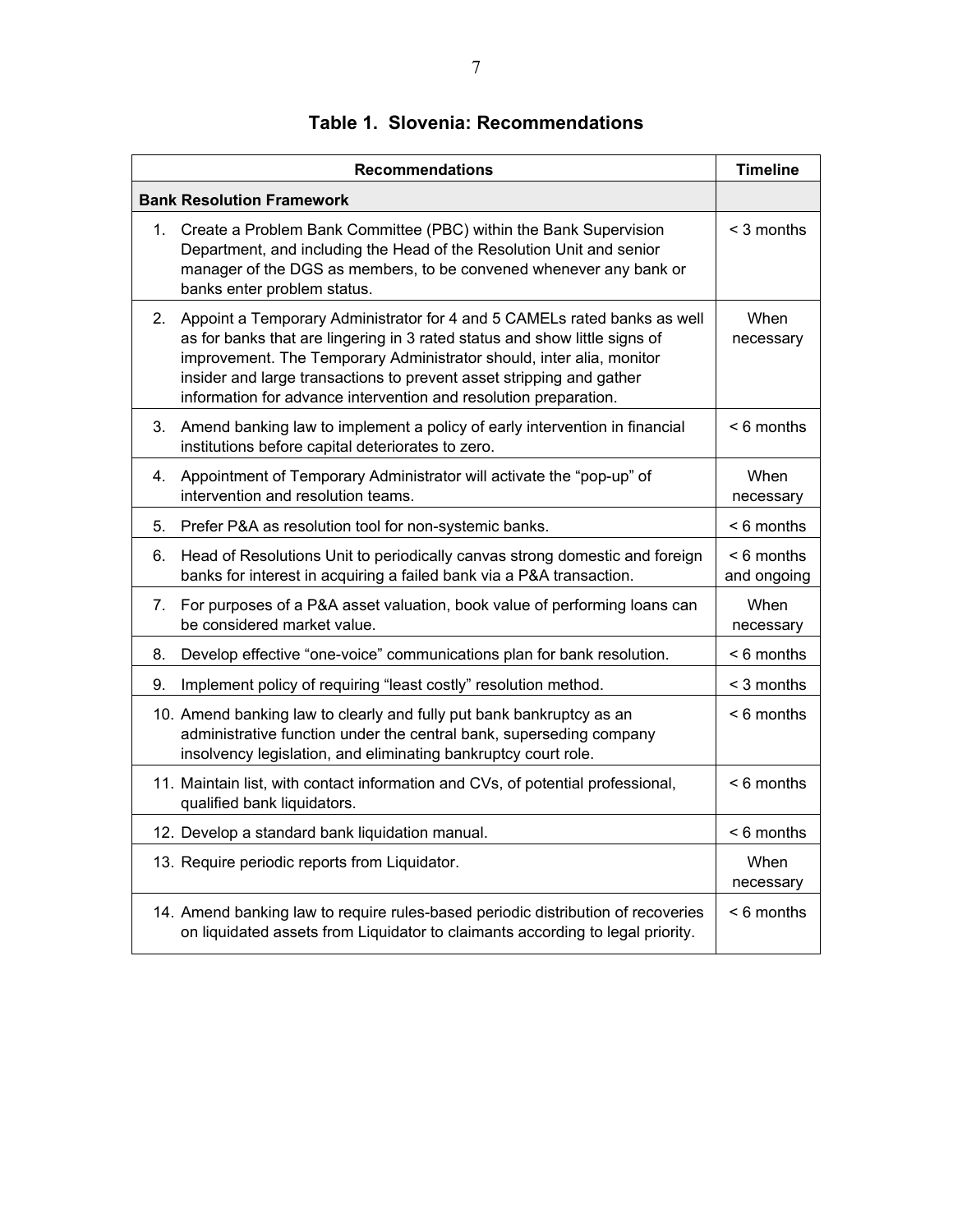| <b>Recommendations</b>                                                                                                                                                                               | <b>Timeline</b>   |
|------------------------------------------------------------------------------------------------------------------------------------------------------------------------------------------------------|-------------------|
| Deposit Guarantee Scheme (DGS) <sup>1</sup>                                                                                                                                                          |                   |
| 15. Enshrine the DGS's public policy objectives in legislation or regulation.                                                                                                                        | $<$ 6 months      |
| 16. Grant the DGS a separate legal personality; and ensure that DGS's<br>accounting and funds remain separate from BOS's.                                                                            | $< 6$ months      |
| 17. Include deposit insurance issues in supervisory MOUs with relevant foreign<br>supervisors.                                                                                                       | $< 6$ months      |
| 18. Change DGS's funding from ex post to ex ante.                                                                                                                                                    | $<$ 6 months      |
| 19. Develop and set a target fund range based on clear, consistent and<br>transparent criteria.                                                                                                      | $< 6$ months      |
| 20. Specifically authorize in legislation that DGS funds can be utilized to<br>facilitate a resolution action (i.e., P&A) but not to exceed that which would<br>have been expended in a liquidation. | $< 6$ months      |
| 21. Impose initial contributions on member banks.                                                                                                                                                    | $< 6$ months      |
| 22. Explore the possibility of "seed" funding from the government.                                                                                                                                   | $< 6$ months      |
| 23. Begin imposing periodic risk-based assessments on member banks.                                                                                                                                  | $< 6$ months      |
| 24. Provide for the ability to temporarily raise premiums to replenish the fund, if<br>necessary.                                                                                                    | $< 6$ months      |
| 25. Create a formal investment policy for the DGS's reserve fund.                                                                                                                                    | $< 6$ months      |
| 26. Arrange an emergency line of credit with MoF.                                                                                                                                                    | $< 6$ months      |
| 27. Ensure that the DGS's outlays are limited to: (1) administrative and<br>operating expenses of the DGS; and (2) reimbursement of insured<br>depositors in the event of a bank failure.            | $< 6$ months      |
| 28. Undertake a public awareness program.                                                                                                                                                            | < 6 months        |
| 29. Be prepared to counsel insured and uninsured depositors after bank failures.                                                                                                                     | When<br>necessary |

# **Table 1. Slovenia: Recommendations (concluded)**

<sup>&</sup>lt;sup>1</sup> Most of these recommendations should be included in the DGS legislation or regulation, so carry the same timeline.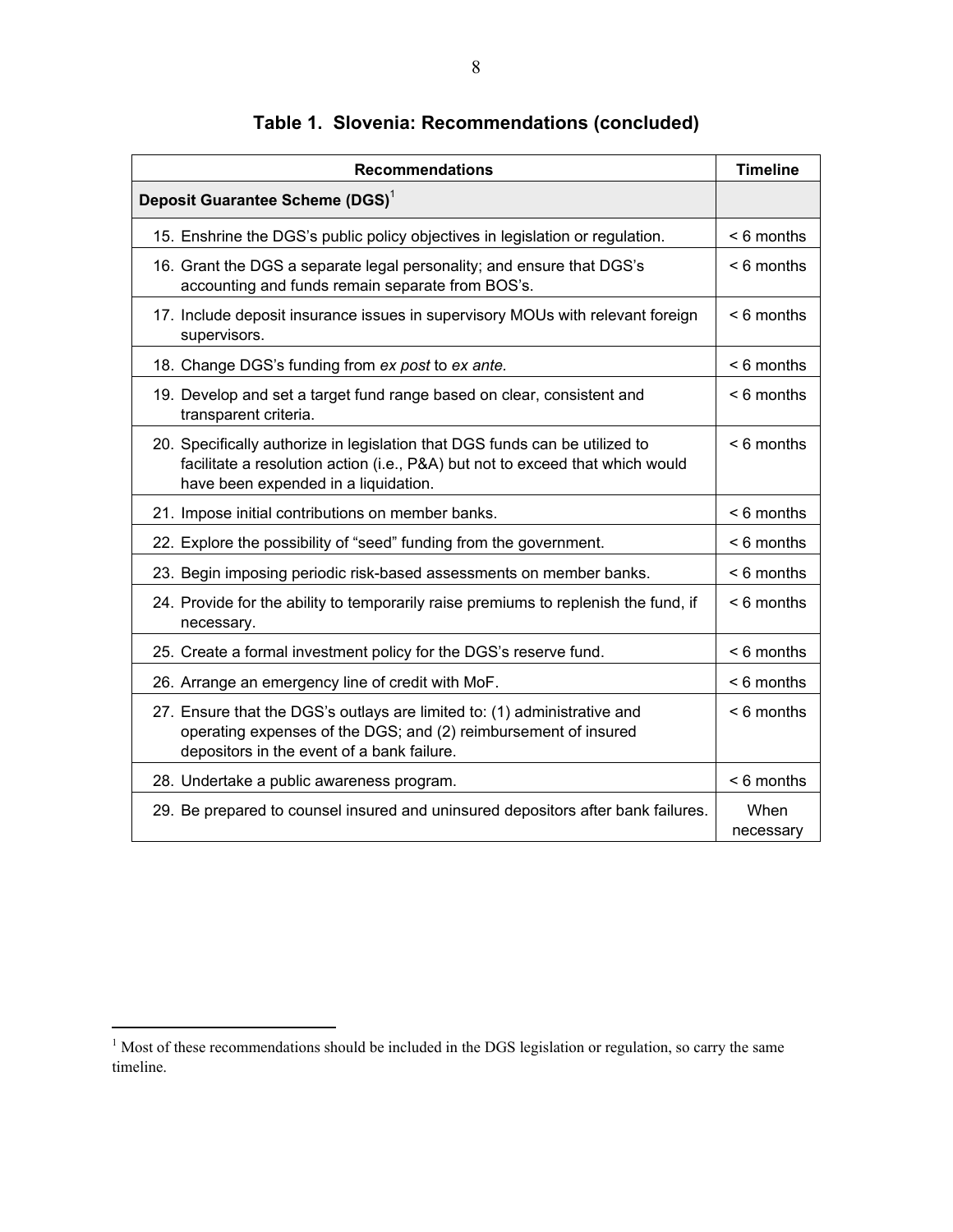### **I. BACKGROUND**

1. **An International Monetary Fund (IMF) Monetary and Capital Markets Department (MCM) mission visited Ljubljana, Slovenia during December 15–19, 2014 to provide TA on Improving the Bank Resolution Framework, the Deposit Guarantee**  Scheme, and Crisis Preparedness.<sup>2</sup> This mission recommended, *inter alia*, creating a separate bank resolution unit within BOS, with "pop-up" authority to expand and mobilize when a resolution was pending. Further, the mission recommended that this Resolution Unit undertake foundational work on bank resolution procedures and keep the preparatory material up to date. Progress in this regard is commendable, as BOS has developed an early intervention, resolution and insolvency manual, and is committed to maintaining this advance preparation readiness.

2. **The mission further recommended that the BOS prepare to adopt a narrow mandate3 ex ante funded deposit guarantee scheme (DGS), with a separate legal personality, but housed under BSI operationally and structurally.** Moreover, the mission recommended to establish a target reserve fund for the DGS and to ensure that it has access to back-up funding through the Ministry of Finance (MOF). Progress in this area has been mixed, as the recommendations have been proposed by BOS; however, it is unclear whether they will be endorsed by the MOF and parliament.

3. **At the conclusion of the December mission, the authorities expressed interest in further technical assistance to help strengthen the bank resolution framework, the DGS, and crisis preparedness.** That mission contended that covering all those issues could well prove overwhelming and, instead, advocated a bifurcated approach wherein a first mission would provide technical assistance on effective bank resolution and the DGS, while a second mission would focus on crisis preparedness and management. The idea was to lay a strong foundation by promoting an effective bank resolution framework (including involvement of the DGS) for non-systemic banks. The second mission, planned for fall 2015, would build on the basic tools envisaged as recommendations of the first mission and expand the toolkit and framework for crises situations (i.e., resolution of systemic banks or situations). This is the first of the two follow-up missions on the topic.

 $\overline{a}$ 

 $2$  The December 2014 mission comprised Messrs. Daniel Hardy (Mission Chief), Atilla Arda, and David Parker (all MCM).

 $3$  The mission specifically recommended what is known as a "paybox plus" scheme, which means that the DGS's primary responsibility is limited to repaying insured depositors in the event of a bank failure, but can also use its funds to facilitate a resolution transaction such as a Purchase and Assumption (P&A) or deposit transfer, not to exceed what would have been expended in a insured deposit repayment in a liquidation.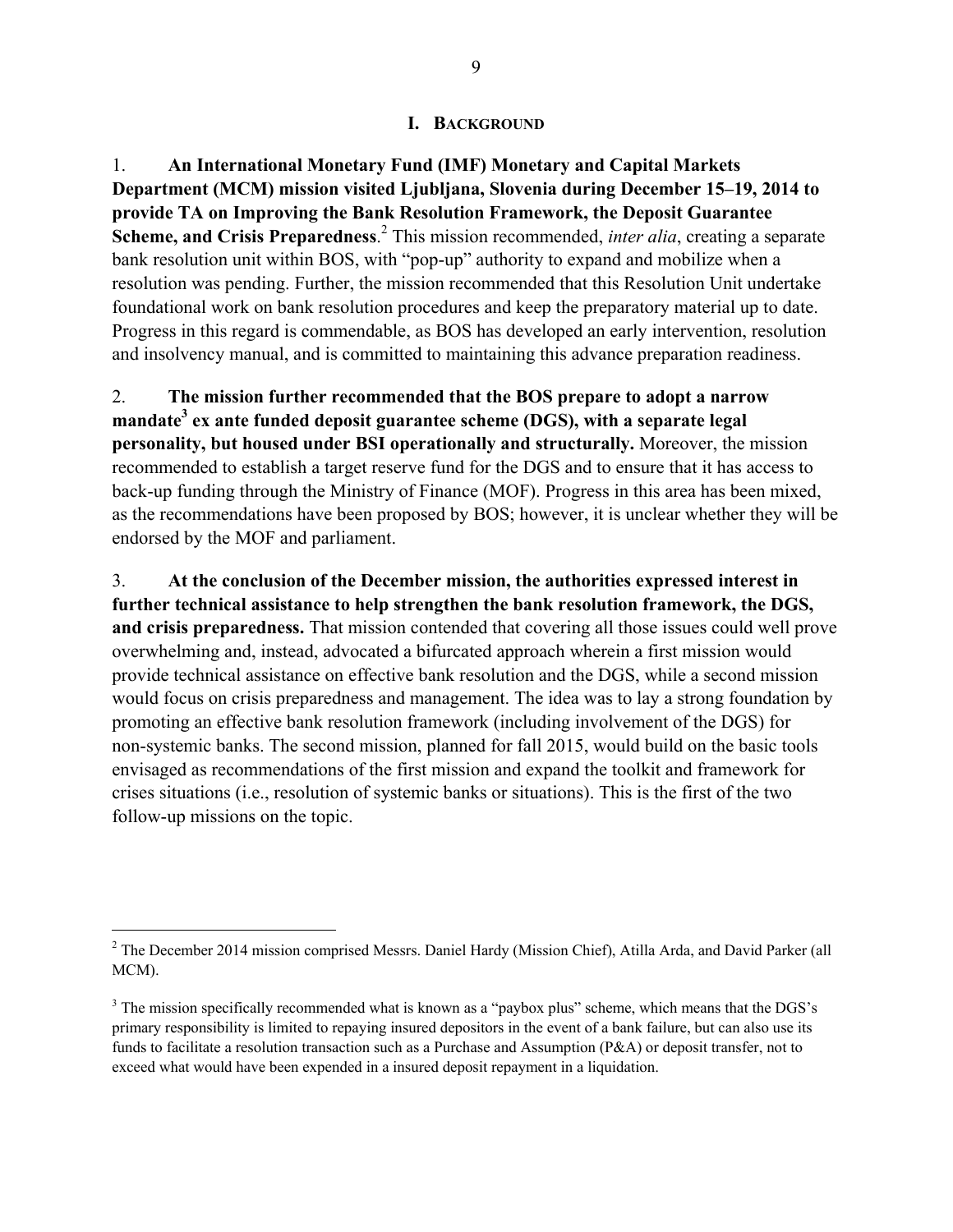4. **BOS has a track record of forceful bank intervention; however, not always demonstrably the least-cost resolution.** In the recent past, they have mandated the restructuring of four banks, nationalizing the two largest Slovene banks, and they have intervened in two small banks to wind them down.

5. **In the near future, the authorities are mandated to transpose the EU Bank Recovery and Resolution Directive (BRRD) and Deposit Guarantee Scheme Directive (DGSD) into national law.** Notable features of these directives include the ability for swift resolution action, pre-funding requirements, assigning losses first to shareholders; avoiding government support; ensuring timely deposit payouts; and an emphasis on least costly resolution options. All of these issues are considered in conjunction with the Financial Stability Board's (FSB) Key Attributes for Effective Financial Institution Resolution (KA) and the International Association of Deposit Insurers' (IADI) Core Principles for Effective Deposit Insurance Systems (DICP).

6. **There is a need to enhance Slovenia's bank resolution framework and implement an ex ante DGS.** Recently, the authorities have established a limited-life national Bank Resolution Fund (BRF) based on borrowed bank contributions. There are imminent plans to pass legislation to implement the BRRD as well as establishment of a DGS, following the guidelines of the DGSD. The BOS would explicitly be the bank resolution authority, with a small separate resolution unit that can quickly be expanded and mobilized upon need. The proposed narrow mandate DGS would be housed within BOS, but with operational independence and separate financial accounts.

7. **This technical assistance report provides analysis and advice, based on international best practice adapted to the circumstances of Slovenia, regarding (i) intervening and resolving a problem bank in the least costly manner; and (ii) issues concerning introduction of a narrow mandate DGS.** The focus is on operational and managerial issues in the BOS, but some legislative issues and matters affecting other public sector bodies are touched upon, from a non-lawyer resolution specialist's perspective only.

8. **This report is organized as follows:** Section II addresses the Problem Bank Resolution process from the beginning when a bank enters problem status that requires intensified monitoring, continuing through advance preparation for intervention and resolution, and concluding with final resolution and selected bank liquidation issues. Section III sets forth the issues to consider in establishing the narrow mandate DGS under BOS that best fits Slovenia's unique circumstances.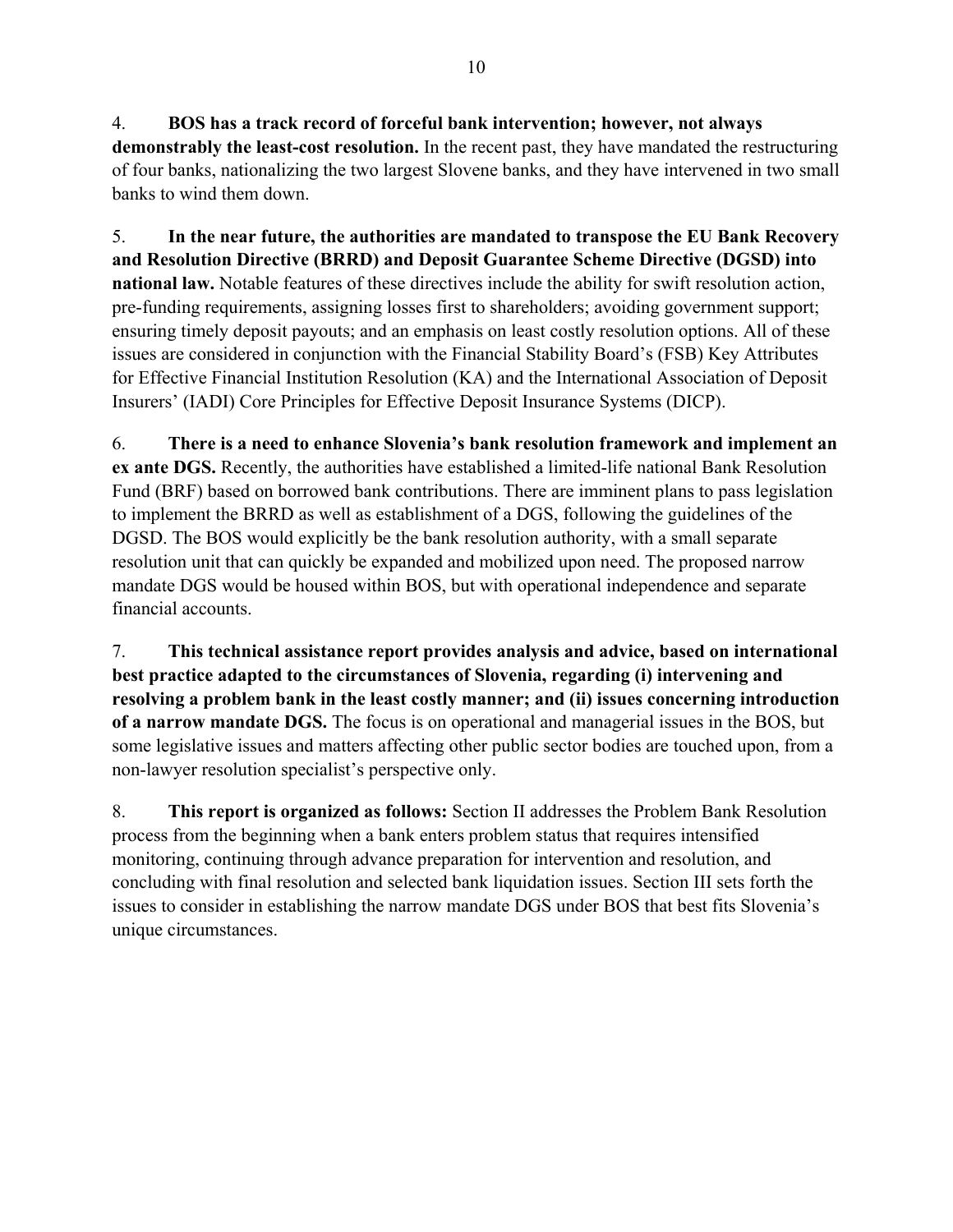### **II. PROBLEM BANK RESOLUTION**

### **A. Problem Banks**

9. **A supervisory authority's Bank Supervision Department must be proactive in identifying and responding to emerging issues and problems.** Off-site analyses of individual bank and banking system data, on- site inspection activity, and frequent open communication with bank administrators are essential to effective supervision. When problems arise, the supervisory authority should tailor its response to the situation and deal with the matter in a timely manner. Strong supervision can be effective in preventing undesirable consequences that lead to resolution actions.

10. **Progressive administrative or enforcement actions should comprise a formal policy for dealing with problem banks.** Actions should gradually become stronger based on failure to implement corrective measures. The best corrective measure strategy is the one that accomplishes the desired objective with the least exposure and risk to the Supervisory Authority. The best action is the one taken at the lowest level of authority under the law and produces corrective results in a satisfactory time. The Supervisory Authority should bear in mind that the corrective measures are designed to recover the bank and prevent its failure. Prevention of financial problems is always preferred to cures, which are inevitably more complex and costly.

11. **BOS currently has no formal Problem Bank Unit within the organizational** 

**structure of its Bank Supervision Department.** As a preventive measure and to provide for adequate advance preparation, the mission recommends that BOS create a Problem Bank Committee (PBC) to be convened whenever any bank or banks enter problem status (for purposes of this report, those rated CAMELS 3, 4, or 5). The PBC should include in its membership the Head of the Resolutions Unit as well as the senior-most representative of the DGS. This is in order that the DGS and Resolution Unit have adequate advance information to assist in preparing for an effective resolution, should it come to that.

12. **The PBC should closely monitor any CAMELS 4- and 5-rated banks as well as 3-rated banks that show no improvement in improving their situation.** As conditions deteriorate at particular problem banks, such as increasing losses that threaten capital adequacy, the BOS should institute progressively stronger enforcement measures (e.g., removing personnel; directing the bank to stop certain actions, etc.) with the aim to recover the bank and avoid closing it. As a precaution, BOS management should activate the "pop-up" resolution staff and appoint an Intervention Manager and a Resolution Manager to begin advance preparations.<sup>4</sup>

<u>.</u>

<sup>&</sup>lt;sup>4</sup> Based on the size and complexity of the bank under consideration for resolution, one person may adequately fill both positions.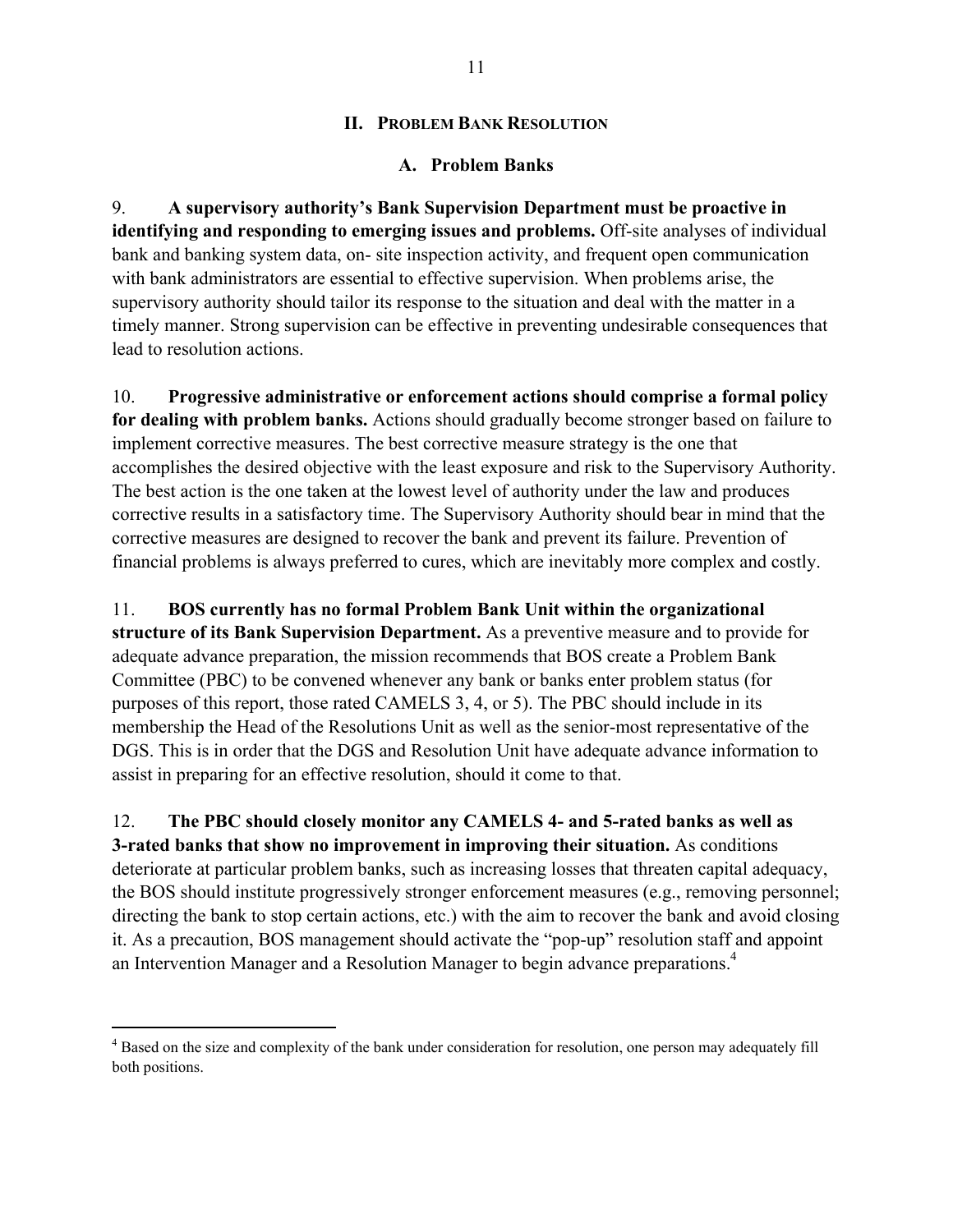13. **Concurrent with this, BOS should appoint a Temporary Administrator(s) (TA) for the bank(s), as provided in Article 259 of the banking law to provide intensified supervision**  and monitoring.<sup>5</sup> Regardless of the trust that bank supervisors may have in a bank's senior management, it is wise and prudent to mitigate any asset-stripping risk, document destruction, or other damages by placing a TA on-site full-time. A TA would be expected to, *inter alia*: (i) monitor, with authority to approve or block, insider and/or large transactions; (ii) monitor and ensure compliance with any outstanding corrective measures; (iii) monitor asset quality; and (iv) gather information for advance preparation for intervention and resolution, should the bank deteriorate to that point.

## 14. **Some initial duties of the TA include:**

- Monitor and approve or block insider transactions (approve only legitimate transactions, such as those for payroll of a related business—nothing to directly benefit the insiders).
- Monitor and approve or block intra-group transactions.
- Check for unusual compensation arrangements that may have been utilized to avoid income taxes.
- Ensure that the bank's IT service has the capacity to:
	- o sort and aggregate accounts for deposit insurance calculations; and
	- o code deposit accounts (insiders, interbank, etc.) for exclusion from coverage.
- Discreetly ascertain from loan officers which major loans are easily collectible.
- Examine activities with regard to suspected:
	- o Dishonest or fraudulent acts (especially with regard to lending);
	- o Forgery or alteration of documents;
	- o Misapplication of funds or assets;

 $\overline{a}$ 

- o Impropriety in reporting financial transactions;
- o Profiting from insider knowledge; and

 $<sup>5</sup>$  It should be noted that the Temporary Administrator in the Slovenian context differs from many countries'</sup> definition of a Temporary Administrator with a Conservator's role, as well as that of Articles 15 and 29 of the BRRD, in that the Temporary Administrator is not granted all the rights and powers of the bank's owners and management. Instead, the Temporary Administrator performs the functions of a member of a bank's Management Board and consults with the bank's Management Board on certain matters. In this context, the TA performs the role of an onsite examiner (or team) more common in other jurisdictions.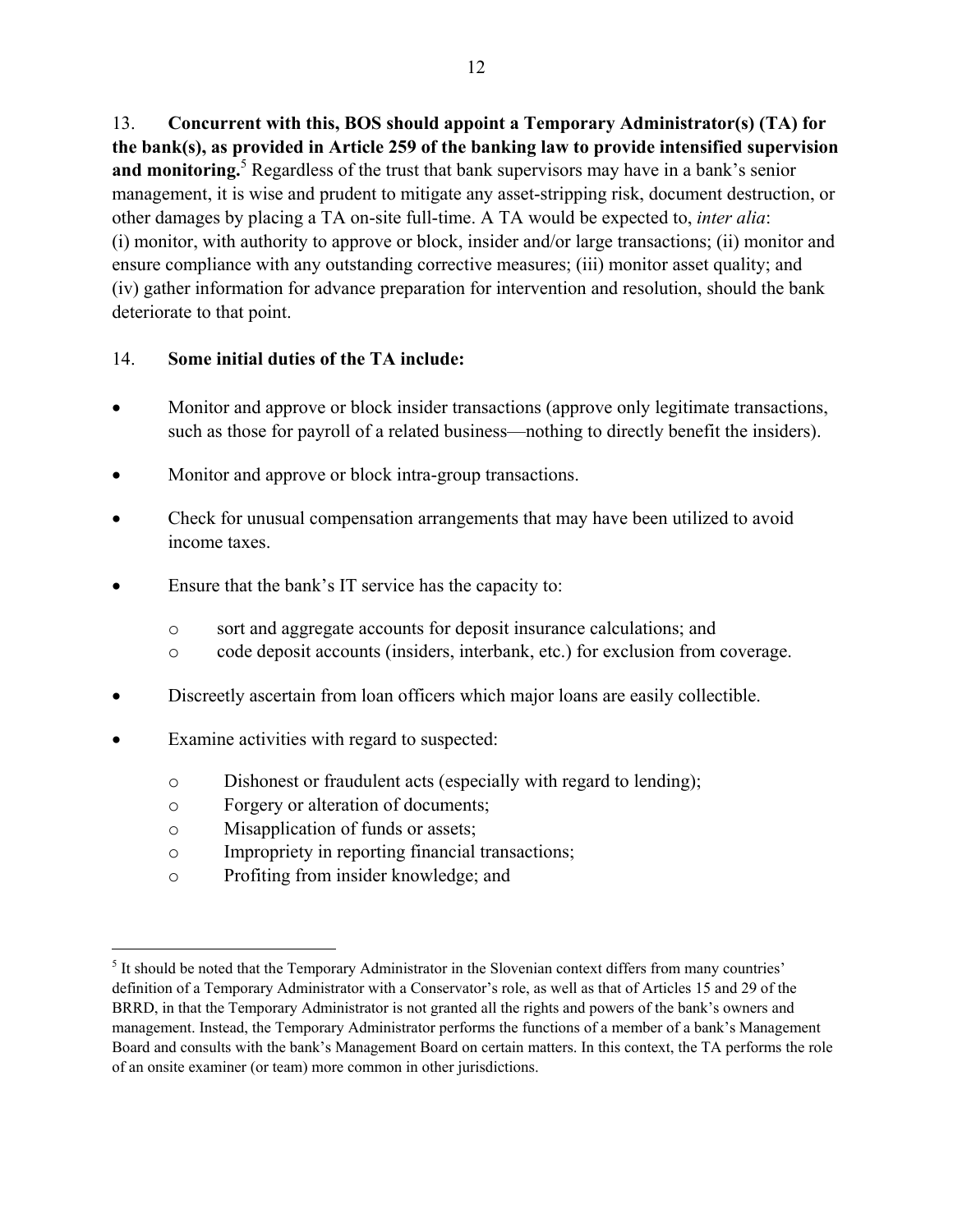o Disclosing securities transactions to others.

# 15. **While the bank's and BOS's senior management should actively seek private resolution alternatives; BOS should concurrently plan for intervention and resolution of the bank.** With that in mind, another important duty of the TA(s) is to gather information for advance intervention and resolution preparation. This information should include, *inter alia*:

## **Number of offices**

- o Open; and
- o Not in operation.

## **Location of main offices and branch locations**

- o Number of employees at each location;
- o Records maintained on site (at each location);
- o Banking premises owned or leased;
- o Recorded value;
- o Other tenants; and
- o Information system—computerized or manual.

### **Loans**

- o Number and value of loans at each location;
- o Name and amount of major debtors;
- o Insider lines (directors, officers, shareholders, affiliates);
- o Location of legal documentation representing indebtedness; and
- o Loan classifications.

## **Deposits**

- o Ensure that IT system can:
	- Sort and aggregate accounts for deposit insurance calculations; and
	- Code accounts for exclusion.
- o Number and value of deposits at each location.
- o Name and amount of major depositors.
- o Insider depositors (directors, officers, shareholders).
- o Distribution of depositors.
- o Debtor/depositor relationships—offsets.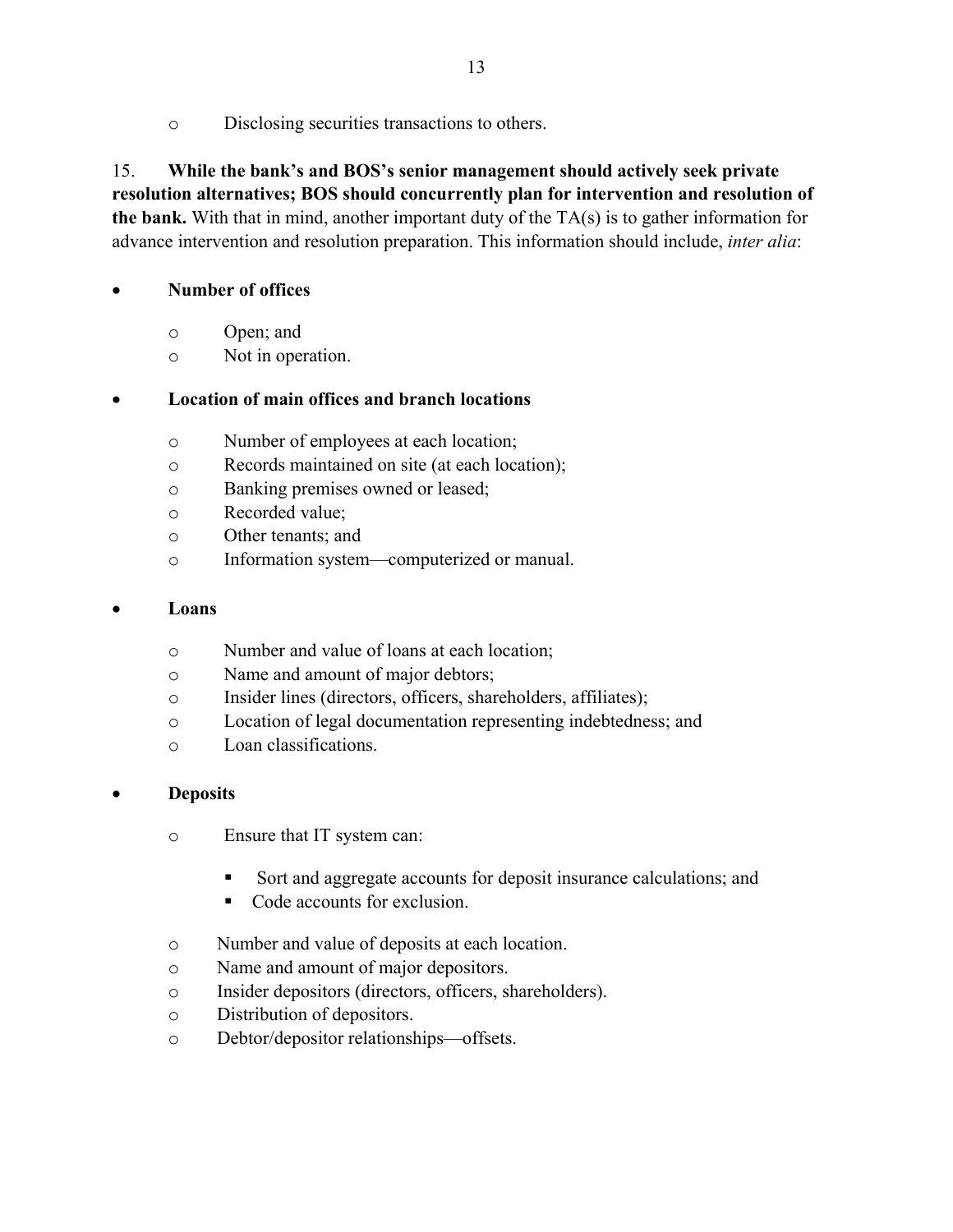- Borrowings: secured or unsecured.
- Subsidiaries.
- Trust Department or activities.
- Ownership structure.
- Enforcement actions pending.
- Litigation—both offensive and defensive.
- Other—leases, etc.

<u>.</u>

16. **As called for by the BRRD, BOS must implement a policy of early intervention in financial institutions before capital deteriorates to zero.** In some jurisdictions, the statutory and regulatory framework of Prompt Corrective Action (PCA) establishes a capital-based supervisory scheme that requires regulators to place increasingly stringent restrictions on banks as regulatory capital levels decline. PCA assigns banks to certain capital categories and subjects them to the respective requirements, limitations, and restrictions of those categories. Importantly, PCA calls for revocation of a bank's license before capital reaches zero. In line with BRRD and  $KA's$ , the authorities should include this in their banking legislation.<sup>6</sup>

# **B. Advance Preparation**

17. **As a bank lingers in problem status, the Resolution Unit should be making advance preparations for intervention and resolution.** Advance preparation is critical to effective bank intervention and resolution. Intervention is the act of physically taking over a bank, while resolution represents the decisive action to resolve a problem bank situation.

18. **Although intervention and resolution are two separate activities, preparing for both involves same or similar information to help ensure the success of both.** As a bank resolution is basically a bankruptcy procedure, these procedures represent an exercise of a fiduciary capacity:

- in intervention, to control, secure, and inventory a bank's assets and prepare final financial statements for the failed bank;
- in resolution, because of the special nature of banks and to fulfill the mandate of the DGS, to transfer insured deposits to a stronger, healthier bank, using good assets to help offset the insured deposit liabilities (basically a *de facto* liquidation of these assets); and
- the rump of the failed bank (bad assets, DGS', uninsured depositors', creditors' and shareholders' claims) left behind in a receivership estate where assets will be liquidated

<sup>&</sup>lt;sup>6</sup> These, and other recommended amendments to banking law can be included in the imminent BRRD and DSGD transposition into Slovenian law.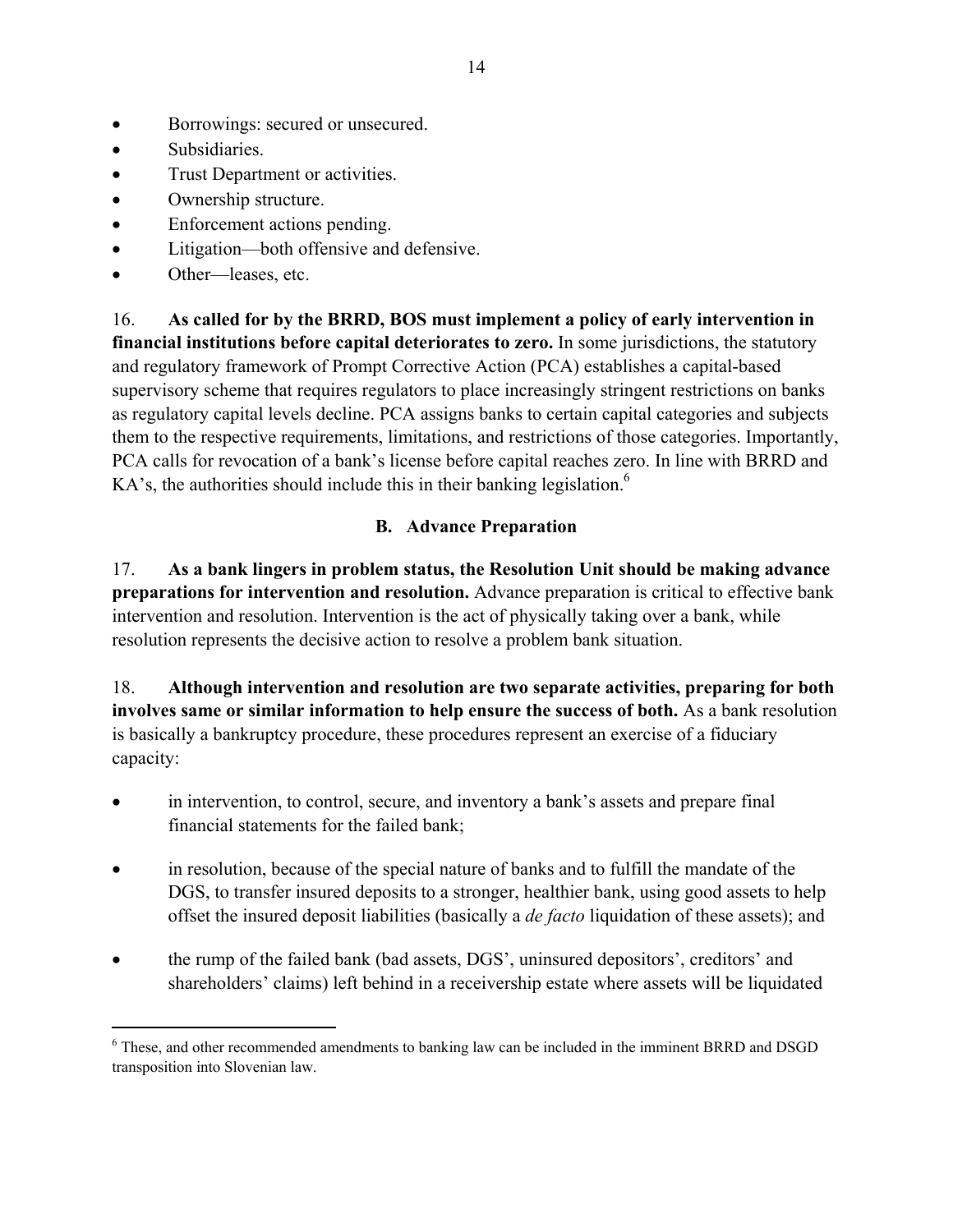and recoveries distributed to claimants according to the established legal priority of claims—this is important because the receivership provides an additional legal barrier to protect BOS and the sovereign from onerous claims or litigation—all claims must go first against the receivership.<sup>7</sup>

The following sub-sections present an overview of advance preparation for bank intervention and resolution. The below material is not comprehensive; however, it will provide an idea of what to expect to deal with during the bank intervention and resolution process.<sup>8</sup>

# **Intervention**

 $\overline{a}$ 

19. **As mentioned above, intervention is taking control of a bank and its assets and preparing final financial statements.** Since the BOS intervention team is essentially acting in a role of a bankruptcy trustee, that fiduciary capacity must guide the thoroughness and accuracy of their actions.

20. **Advance preparation for bank intervention begins with appointment of a Bank Intervention Manager (BIM) who has ultimate responsibility for the successful takeover of the problem bank.** The BIM's main function is managing and coordinating all intervention team members to assure that the intervention goes as smoothly as possible. He can delegate many of the functions to others; however, the BIM bears ultimate responsibility to assure completion of intervention activities as required. The BIM is responsible for organizing and supervising Intervention personnel in all aspects of the action, assuring that all resources are efficiently and properly utilized. To aid in this task, it is advisable to develop an Intervention Action Plan; a checklist to ensure that no intervention duty is omitted or forgotten and to ensure that all areas of risk are addressed.

21. **Bank closings are best carried out using a team approach.** Team members may be drawn from the Supervisory Authority and assisted at intervention by "rank and file" failed-bank employees. The teams should understand their objectives and use checklists to ensure that no

 $<sup>7</sup>$  This is more important in systemic situations when the BOS and the government may consider nationalizing banks.</sup> Then it would be more expedient to revoke the bank's license and do a P&A with the government to create a bridge bank owned and operated temporarily by the government. The bridge bank also involves the "good bank/bad bank" process in order that the result is a "clean" and financially healthier and stronger bank that will be attractive to potential acquirer(s). The bridge bank resolution tool will be covered more fully in the second mission regarding crisis preparedness and management.

<sup>&</sup>lt;sup>8</sup> More detailed material in this area is contained in Parker, David C., 2010, "Closing a Failed Bank: Resolution Practices and Procedures," (International Monetary Fund, Washington, DC), which was left with the authorities. The authorities are encouraged to use this book to develop customized bank intervention and resolution manuals as well as Temporary Administrator and Bridge Bank Managers.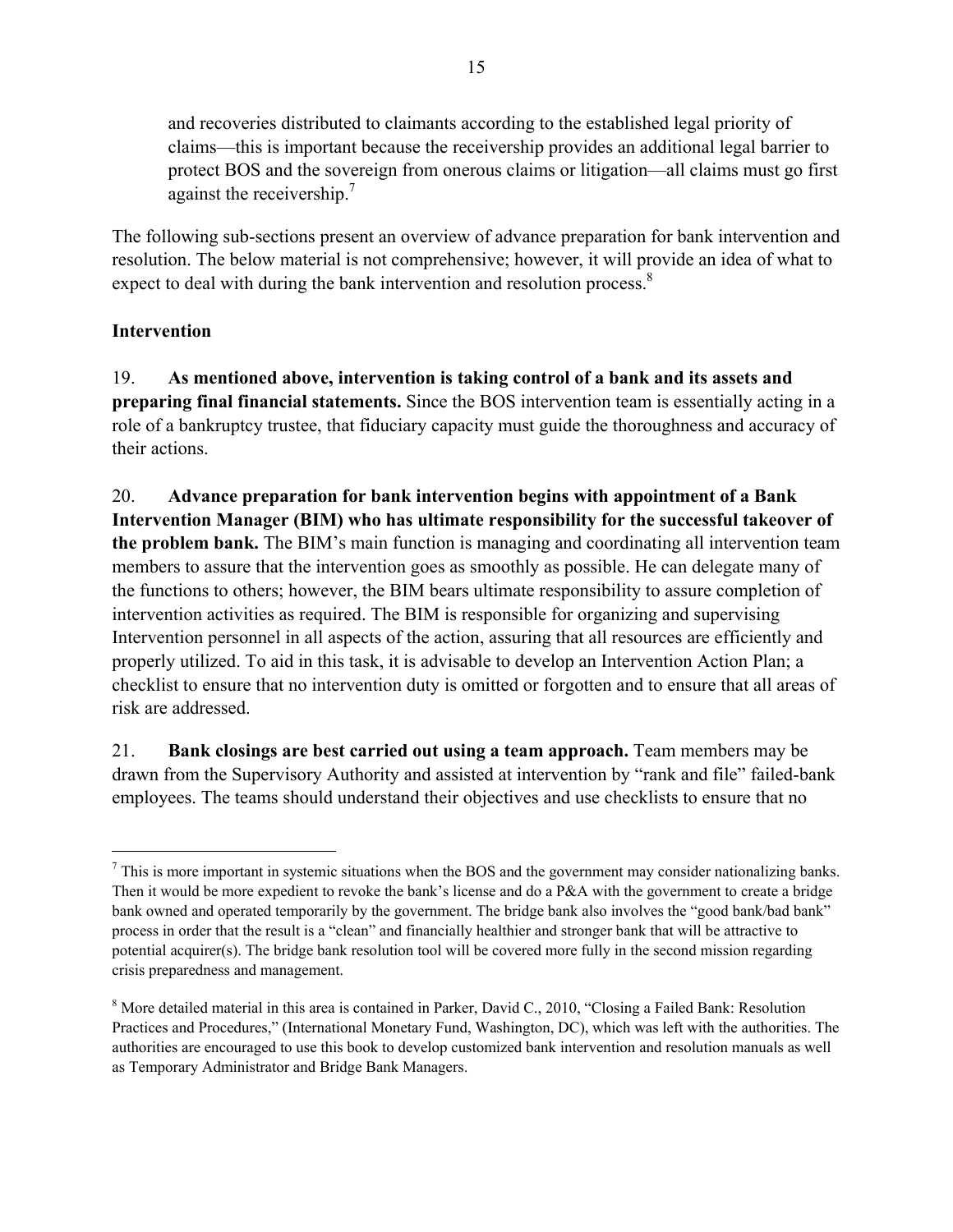activity is omitted. The teams are generally structured on a functional basis as follows<sup>9</sup> (including some indications of the teams' advance preparation):

- **Accounting:** review bank's financial reports, and proposed transactional document (i.e., P&A) for asset and liabilities splits with Assuming Bank (AB).
- **Asset management:** review the initial information to estimate the number and composition of assets.
- **Branch operations:** identify the number of branches and the types of activities offered at each branch, ensuring contact person information.
- **Deposit operations:** perform a preliminary insurance determination according to governing deposit insurance law.
- **Facilities and security:** arrange for necessary supplies, official seal, tape or other means to control drawers, and use labels for inventory. Meet with contracted Security Guard firm or police; provide instructions, determine locations and assignments.
- **Information technology:** If possible, the IT Manager should visit the failing institution in the advance preparation stage to help prepare data files, equipment, and information needed for the intervention. Additionally, determine capability of stopping accruals, when to expect the download files, report generation capability, delivery logistics, and staffing.
- Legal: the Legal Department will be involved throughout the process, drafting corrective measures, P&A transactional documents, any required legal notices (for registering with court, posting on premises, publishing, etc.), preparing the proper legal order (i.e., appointment of Temporary Administrator or license revocation) as required by law, and to accompany the authorities when the legal notice is served on the bank.

# **Resolution**

 $\overline{a}$ 

22. **Generally, all resolution actions should be guided by the least-cost principle.** In other words, the resolution action should avoid unnecessary expenditures from taxpayer or DGS funds. Probably the most effective bank resolution tool (at least for non-systemic banks) is the P&A. This transaction provides that another bank will take certain good assets and assume the bank's insured deposits, acting as paying agent for the DGS to compensate insured depositors or make their funds available virtually immediately. In some jurisdictions, depending on the competitive environment, banks may bid for the right to assume the deposits because it is a

 $9^9$  Depending on the size of the bank, the team could possibly combine some of the intervention functions.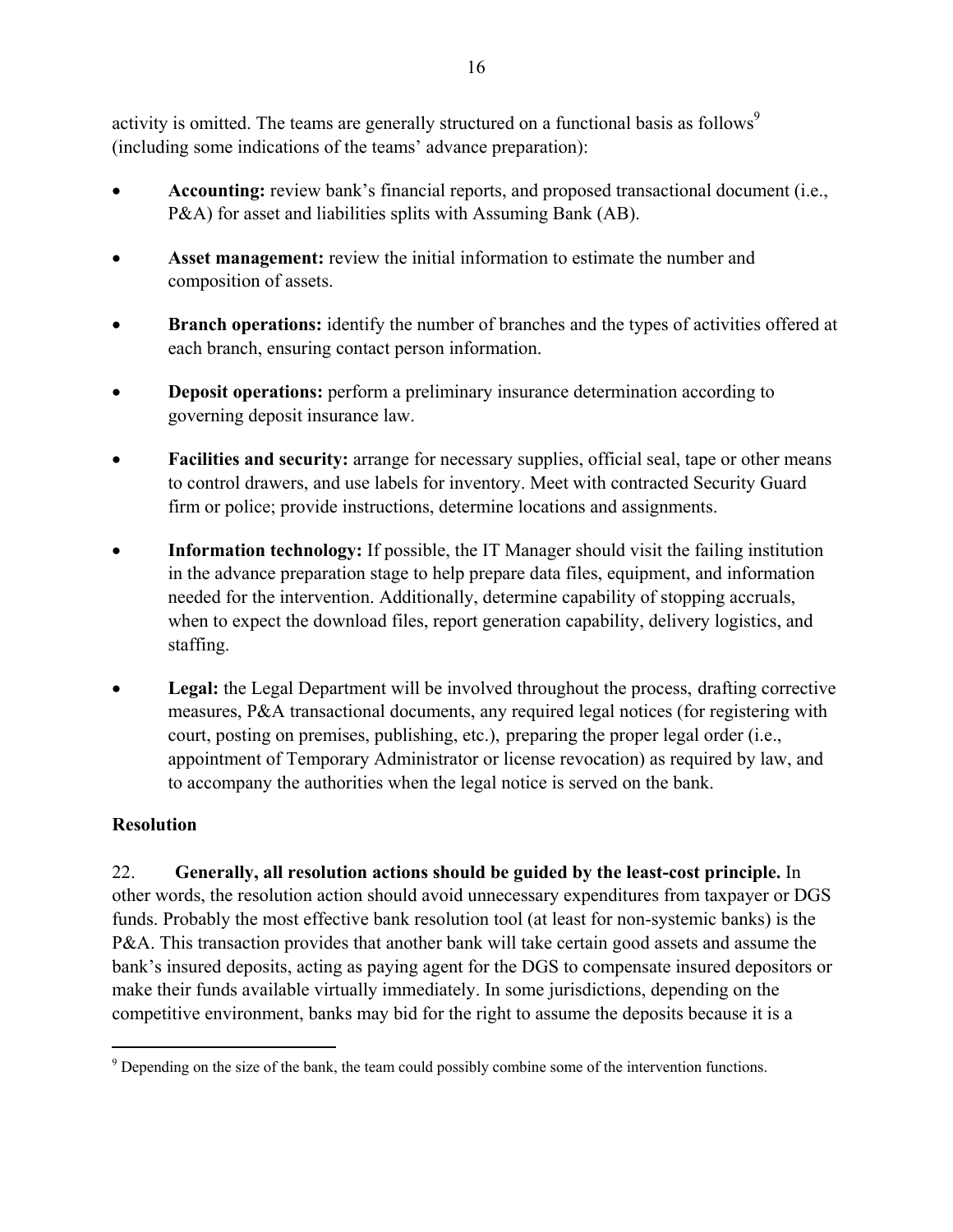cheap method to increase market share or expand into areas where they do not have a presence. In other cases, an AB may ask the DGS to pay a fee to act as their paying agent.

# 23. **Resolution actions should be conducted to meet the following objectives:**

- Maximize the price of such sale or disposition, consistent with the goal of depositor and creditor protection.
- Ensure fair competition among potential purchasers or merger partners.
- Prohibit any kind of discrimination in the solicitation and consideration of offers.
- Ensure that the acquirer, merger partner, or combined bank is a strong bank, majority owned and controlled by private owners.

# 24. **Advance preparation for bank resolution is just as important as for bank**

**intervention.** When a problem bank is dealt with swiftly, asset and franchise values are preserved, generating maximum return. This makes the failing bank more desirable to potential acquirers and lowers the ultimate cost of resolution. Resolution preparation involves:

- Compiling initial information about the bank (same as for intervention-see above);
- Asset valuation (if time permits);
- Completion of a financial information package (bid package); and
- Marketing meeting logistics.

25. **Ideally, to meet the competition objective mentioned above, a failed bank should be marketed to a wide universe of potential acquirers, including larger (at least twice the asset size of the failed bank) and stronger domestic and foreign banks.** In smaller jurisdictions where confidentiality of the process is not ensured, however, it may be necessary to modify the process. The head of the Resolutions Unit should, on a periodic basis (quarterly or semiannually) informally canvass large and strong domestic and foreign banks to elicit their interest in acquiring a failed bank at some point in the future. Those that are interested should be asked to sign robust confidentiality agreements; those that are not must be cautioned to not reveal the exercise because of the potential risk to financial stability.

26. **When a resolution situation appears imminent, the Resolutions Manager should select one of these banks to acquire the failed bank via a P&A.** A P&A transaction is an excellent opportunity for an acquiring bank to either increase market share or to expand into areas where the acquirer does not have a presence. Paying a premium for deposits and options on banking premises is much more cost-effective than obtaining premises and soliciting deposits on a *de novo* or organic basis. (In the United States, estimates are that the acquirers in these types of transactions retain approximately 70 percent of deposits.) Additionally, a P&A is virtually always the least costly resolution option (see Appendix I). Table 1 demonstrates the financial impact of a troubled bank that is resolved via a P&A transaction.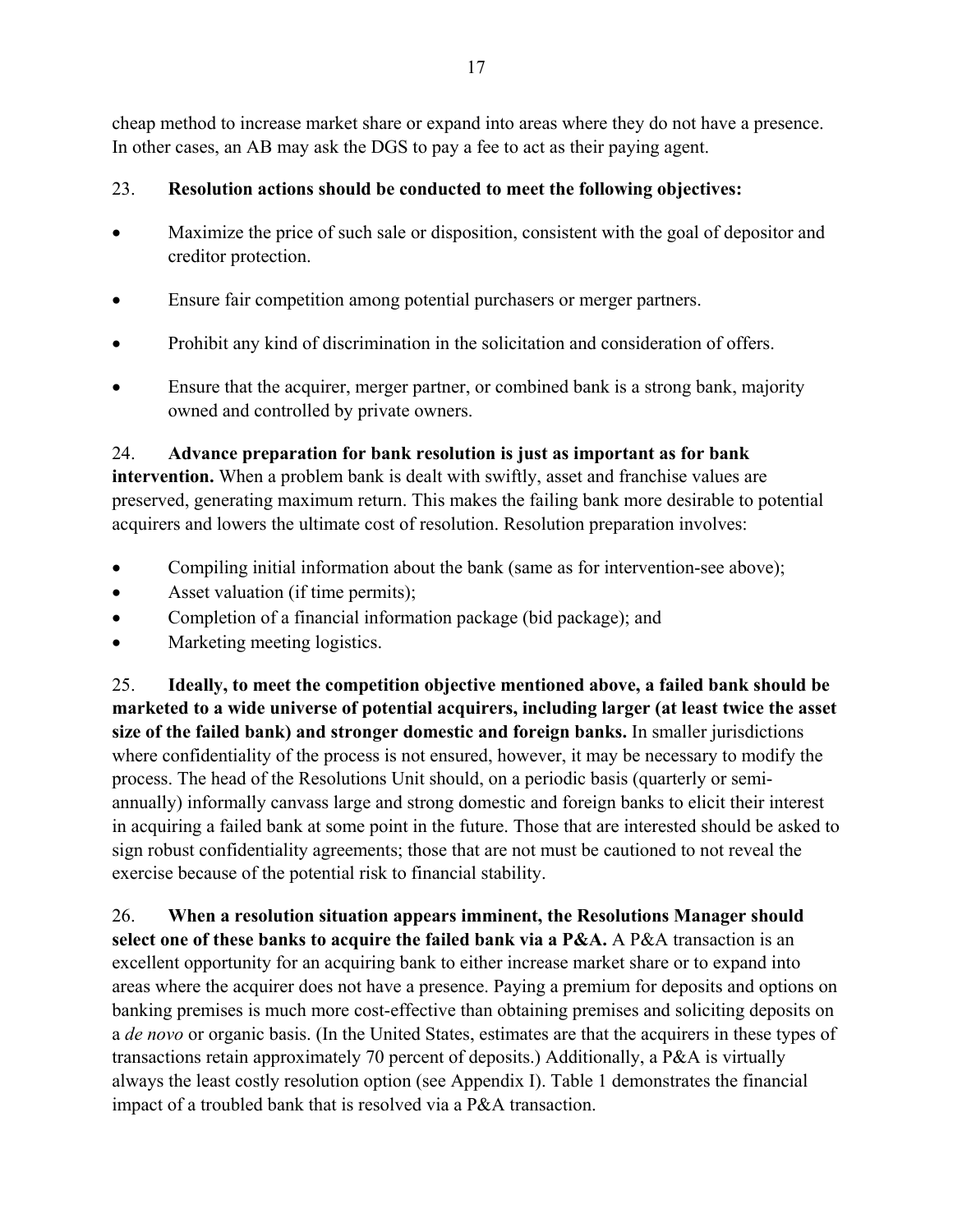27. **If time permits, the Supervisory Authority staff or other experts should estimate the worth of a bank's assets using valuation models.** Because time is of the essence, however, there is often not enough time to appraise every asset, so the models will provide statistical sampling. They can divide the assets into categories, identify a sample, and carefully review the assets to establish a liquidation value for each asset. Sometimes, time constraints will require that asset valuation be done ex post. Regardless, when executing a P&A, book value of performing loans should always be acceptable as a market value. In fact, usually a discount of 10 percent to 15 percent on performing loans is acceptable simply because of the overhead and holding costs incurred if a liquidator must service them.

28. **The bid package should build on the initial information and include detailed data on the amounts and types of assets and liabilities that the failing bank holds.** The information may vary from bank to bank, depending on business strategy, as reflected in the asset and liability structure. The bid package should include demographic information, including market area, population, the bank's history, customer type, competition, and makeup of the local economy.

29. **As time permits, the potential acquirer may be permitted to conduct due diligence on the failed bank.** Care must be taken, however, that this action not be highly visible and send adverse signals to the public, affecting confidence. Due diligence will allow the potential acquirer to make an on-site inspection of the premises, records, and operations of the failing bank. It allows the potential acquirers to assess the franchise value and calculate a knowledgeable bid amount.

30. **To provide a comfort level to both parties to the transaction, the P&A contracts should be signed several days prior to the actual closing of the bank, with the contracts put in escrow until the closing date.** This eliminates last-minute conditions or demands by either party. The "to be" appointed Liquidator and the AB will sign the P&A Agreements. Both parties will also sign the escrow agreement.<sup>10</sup> The escrow agreement merely states that the aforementioned documents were signed and put into escrow until the stipulated date. The AB receives only a copy of the escrow agreement. The other signed agreements will be delivered to the AB at the time of the bank closing.

# 31. **It is of utmost importance that confidentiality be stressed throughout the resolution process.**

<u>.</u>

<sup>&</sup>lt;sup>10</sup> Ideally, BOS will maintain a list of qualified financial experts that they may hire as Liquidators. Identifying and arranging to hire one for the problem bank in question is part of BOS' advance preparation.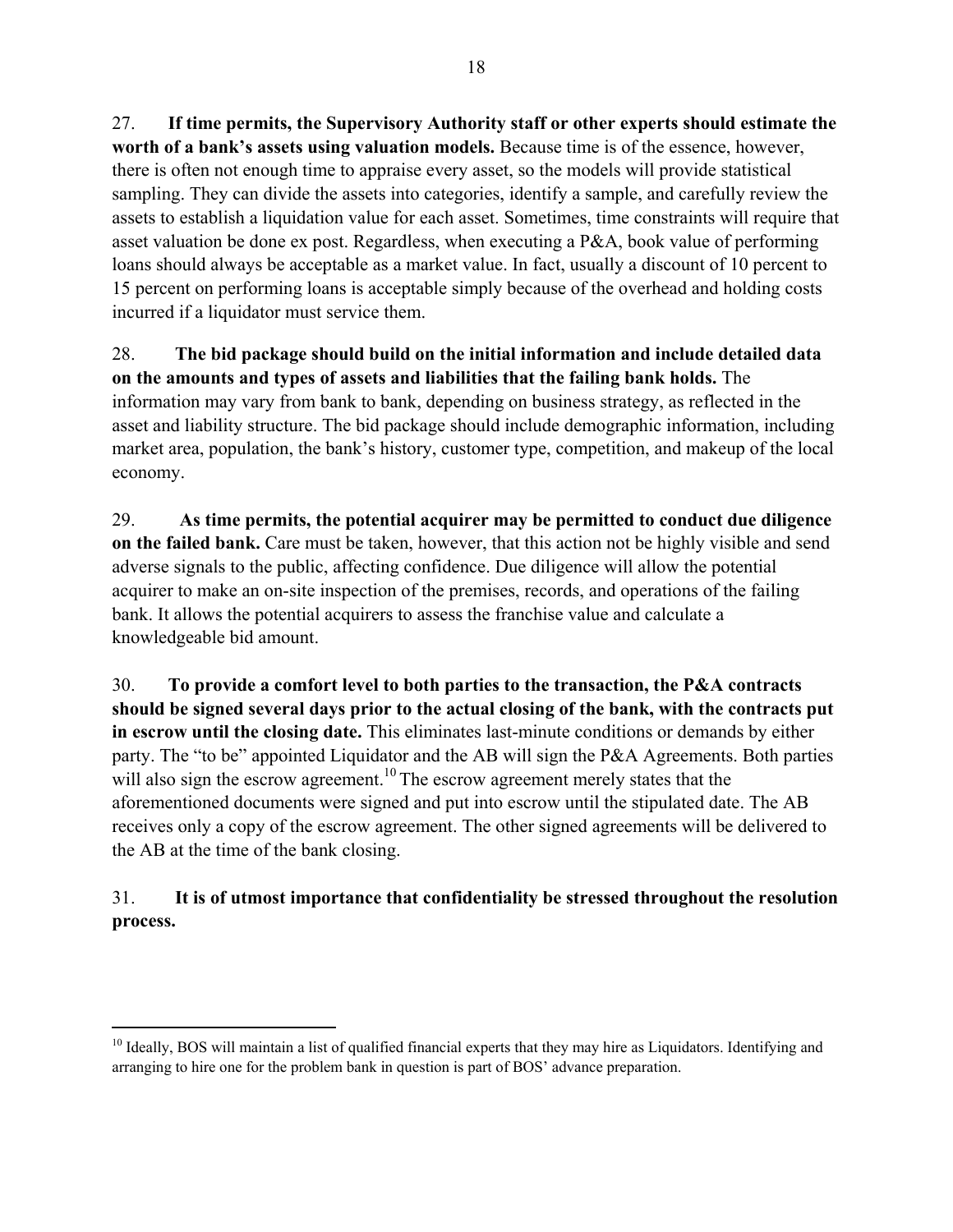# **Table 2. Slovenia: Example of P&A Transaction**

### **Assuming Bank P&A (Example)**

#### **Failed Bank - Original Balance Sheet**

| <b>Assets</b>              |       | Liabilities       |       |
|----------------------------|-------|-------------------|-------|
| Cash and bank deposits     | 154   | Deposits          | 800   |
| Investments                | 185   | <b>Borrowings</b> | 70    |
| Loans                      | 710   | Other liabilities | 110   |
| <b>Fixed Assets</b>        | 25    | Subordinated debt | 10    |
| Investment in subsidiaries | 5     | Capital           | 110   |
| <b>Other Assets</b>        | 21    |                   |       |
| Total:                     | 1,100 |                   | 1,100 |

#### **Failed Bank - Original Balance Sheet - Adjusted for Loss**

| <b>Assets</b>              |     | <b>Liabilities</b> |        |
|----------------------------|-----|--------------------|--------|
| Cash and bank deposits     | 154 | Deposits           | 800    |
| Investments                | 185 | <b>Borrowings</b>  | 70     |
| Loans 1/                   | 410 | Other liabilities  | 110    |
| <b>Fixed Assets</b>        | 25  | Subordinated debt  | 10     |
| Investment in subsidiaries | 5   | Capital 2/         | $-190$ |
| <b>Other Assets</b>        | 21  |                    |        |
| Total:                     | 800 |                    | 800    |

1/ Loss of 300 in Loans

2/ Charged loss results in insolvency

#### **"Split" - Assuming Bank**

| <b>Assets</b>                                                                                                                                                                                                                                                                                                                                       |     | <b>Liabilities</b>   |     |
|-----------------------------------------------------------------------------------------------------------------------------------------------------------------------------------------------------------------------------------------------------------------------------------------------------------------------------------------------------|-----|----------------------|-----|
| Cash and bank deposits                                                                                                                                                                                                                                                                                                                              | 140 | Insured Deposits     | 550 |
| "Good" Investments                                                                                                                                                                                                                                                                                                                                  | 85  | <b>Borrowings</b>    |     |
| "Good" loans                                                                                                                                                                                                                                                                                                                                        | 200 | Other liabilities 2/ | 20  |
| Other Assets 1/                                                                                                                                                                                                                                                                                                                                     | 5   |                      |     |
| Sub-total                                                                                                                                                                                                                                                                                                                                           | 430 |                      | 570 |
| Cash from State                                                                                                                                                                                                                                                                                                                                     | 140 |                      |     |
| Total:                                                                                                                                                                                                                                                                                                                                              | 570 |                      | 570 |
| $\overline{a}$ , $\overline{a}$ , $\overline{a}$ , $\overline{a}$ , $\overline{a}$ , $\overline{a}$ , $\overline{a}$ , $\overline{a}$ , $\overline{a}$ , $\overline{a}$ , $\overline{a}$ , $\overline{a}$ , $\overline{a}$ , $\overline{a}$ , $\overline{a}$ , $\overline{a}$ , $\overline{a}$ , $\overline{a}$ , $\overline{a}$ , $\overline{a}$ , |     |                      |     |

1/ Accrued interest on "Good" loans

2/ Accrued interest on insured deposits

#### **"Split" - Receivership**

| <b>Assets</b>              |     | <b>Claims</b>             |     |
|----------------------------|-----|---------------------------|-----|
| Cash                       | 14  | Cash from DGS             | 140 |
| Investments                | 100 | <b>Uninsured Deposits</b> | 250 |
| Loans                      | 510 | <b>Borrowings</b>         | 70  |
| <b>Fixed Assets</b>        | 25  | Other liabilities         | 90  |
| Investment in subsidiaries | 5   | Subordinated debt         | 10  |
| <b>Other Assets</b>        | 16  | Capital                   | 110 |
|                            |     |                           |     |
| Total:                     | 670 |                           | 670 |

Source: Staff analysis.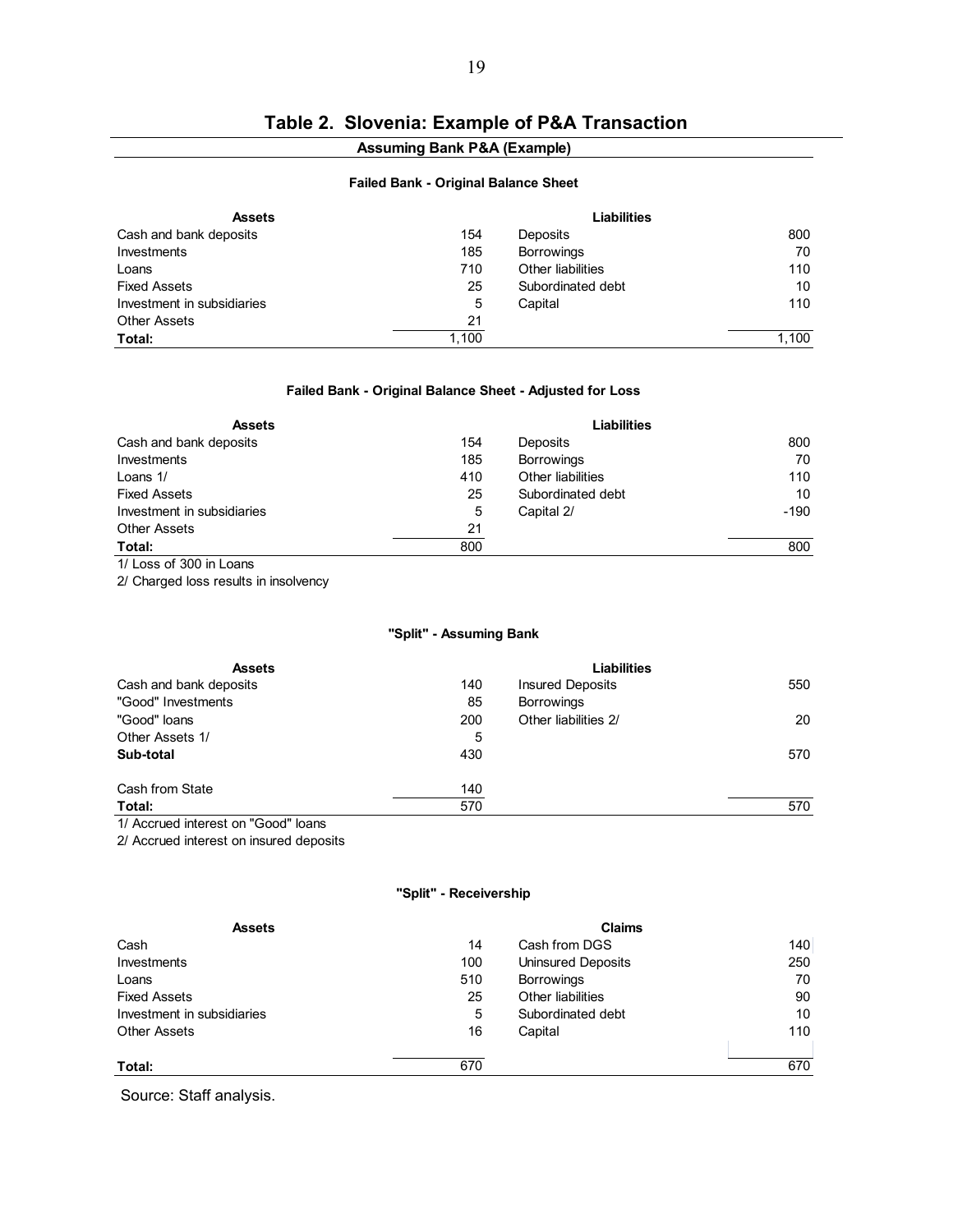## **Communications**

30. **Well before any problem bank intervention, the BOS Communications Department should diligently coordinate information with the Resolutions Manager (and the DGS) and control information through one spokesperson—a "one-voice" communications policy.** They should prepare and deliver a media statement immediately after taking control of a bank, providing information in a positive light to reassure the public. It should stress that the authorities have taken forceful action to strengthen the banking sector, acting in the best interests of depositors and financial stability. To avert any uncertainty and misconception, all communication should be provided in simple terms. Advance preparation for communications includes, *inter alia*:

- Press releases should be brief, factually accurate, and as positive as possible.
- Possible follow-up questions (frequently asked questions (FAQs)) should be anticipated and answers prepared.
- The authorities should share as much information as possible with the media in order to create and maintain goodwill.
- The initial message should describe the action taken and how the resolution will be handled.

31. **Press release templates as well as FAQs can be prepared well in advance of any resolution activity to ensure accuracy and effective communication.** The BOS should use all available media platforms, including print, television, radio, central bank, DGS, and failed bank websites, etc.

## **C. Final Resolution**

32. **Both the BRRD and the KAs were developed following the crisis of 2008–09 as a result of deficiencies in bank resolution frameworks virtually worldwide, as demonstrated primarily by the inability to take prompt actions and the lack of effective resolution tools**. Both were developed primarily to provide a framework to solve the "too big to fail" problem, attempting to develop methods to resolve systemic banks in an orderly manner. Although many of the tools documented in both standard sets are not as effective in non-systemic bank resolution (e.g., AMCs, asset purchases, bail-in, bridge banks, etc.), a few very important tools make non-systemic bank resolution more effective. Specifically, the provisions for an SRR as well as a P&A (aka sale of business), allow the authorities to take swift action that does not disrupt the financial sector or communities. In fact, with these two provisions, the authorities can make insured depositors' funds available to them promptly, potentially preventing a systemic crisis arising from contagion and deposit runs on other banks.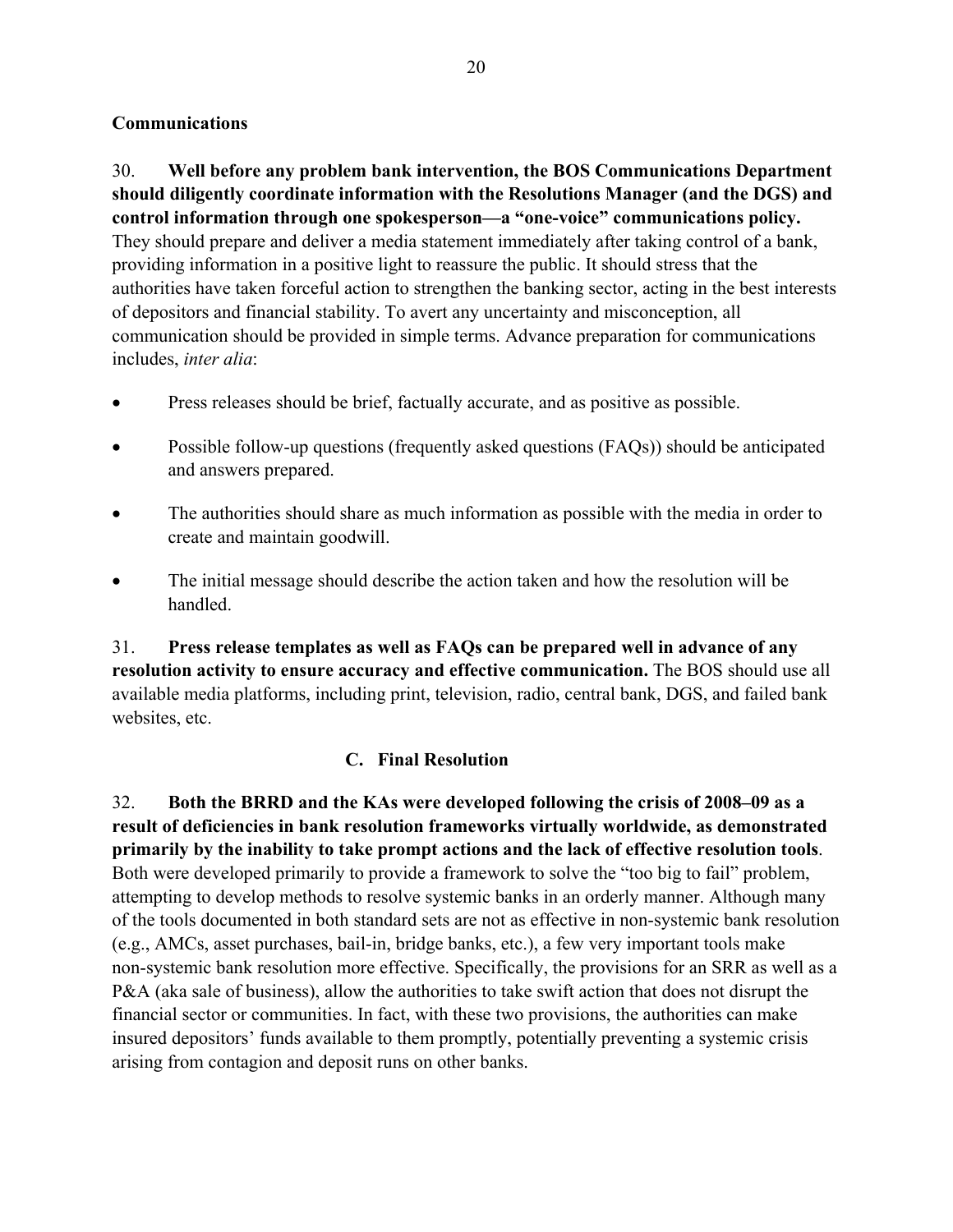33. **Resolution can broadly be regarded in three major categories:** (i) private—where the current owners recapitalize the bank, sell it or merge it; (ii) assisted transactions—such as a P&A transaction where certain liabilities and certain assets are transferred to a stronger, healthier  $bank$ ;<sup>11</sup> and (iii) direct liquidation. This section of the report will primarily be concerned with the second—the assisted transaction (note that the advance preparation mentioned above is necessary even for liquidation resolutions).

34. **Any bank resolution method should be subject to the "least costly" form of resolution.** One of the most effective bank resolution tools is a P&A.<sup>12</sup> A basic P&A transaction provides that a financially healthier bank will purchase certain "good" assets and assume insured deposit liabilities (there can be variations on the basic transaction). The P&A is an expedient method of resolving a failed bank because, with advance preparation, it can be accomplished quickly (usually over a weekend), and has the potential to maintain banking services in under-served communities. Following is a description of a bank intervention and resolution via a P&A, which represents a culmination of the advance preparation described above.

35. **A small initial intervention team enters the bank and meets with the CEO or other appropriate key bank officials.** The BIM explains to the key bank officials what is taking place and presents the intervention order to the CEO or his representative. The BIM advises the CEO or his representative of the bank's license revocation and appointment of a Liquidator and introduces the Liquidator. By lawful authority the CEO and selected management are relieved of their authority and responsibilities. The CEO and problem management personnel should then be escorted from the premises (after collecting bank-owned property—including any keys for automobiles or bank issued credit cards). They are not allowed to remove any items, personal or otherwise. The team should ensure that the bank intervention notification is prominently posted on the bank's door.

36. **Immediately following license revocation, the BOS will appoint a Liquidator.**13 The Liquidator will then bring the pre-negotiated, pre-signed P&A document out of escrow and deliver to the AB, and it will go into effect.

1

<sup>&</sup>lt;sup>11</sup> Generally, this transaction depends on the "good bank/bad bank" process, wherein the good assets represent the certain assets that are transferred along with usually, insured deposit liabilities. Because the good assets are unlikely to be sufficient to offset the amount of liabilities transferred, the difference must be funded, usually by a deposit insurance system, hence the term "assisted transaction."

<sup>&</sup>lt;sup>12</sup> Note that, although a P&A is probably the most effective bank resolution method, there is no guarantee of its success, since it is dependent on finding a legitimate third-party acquirer.

<sup>&</sup>lt;sup>13</sup> The Liquidator should have been selected and briefed in advance.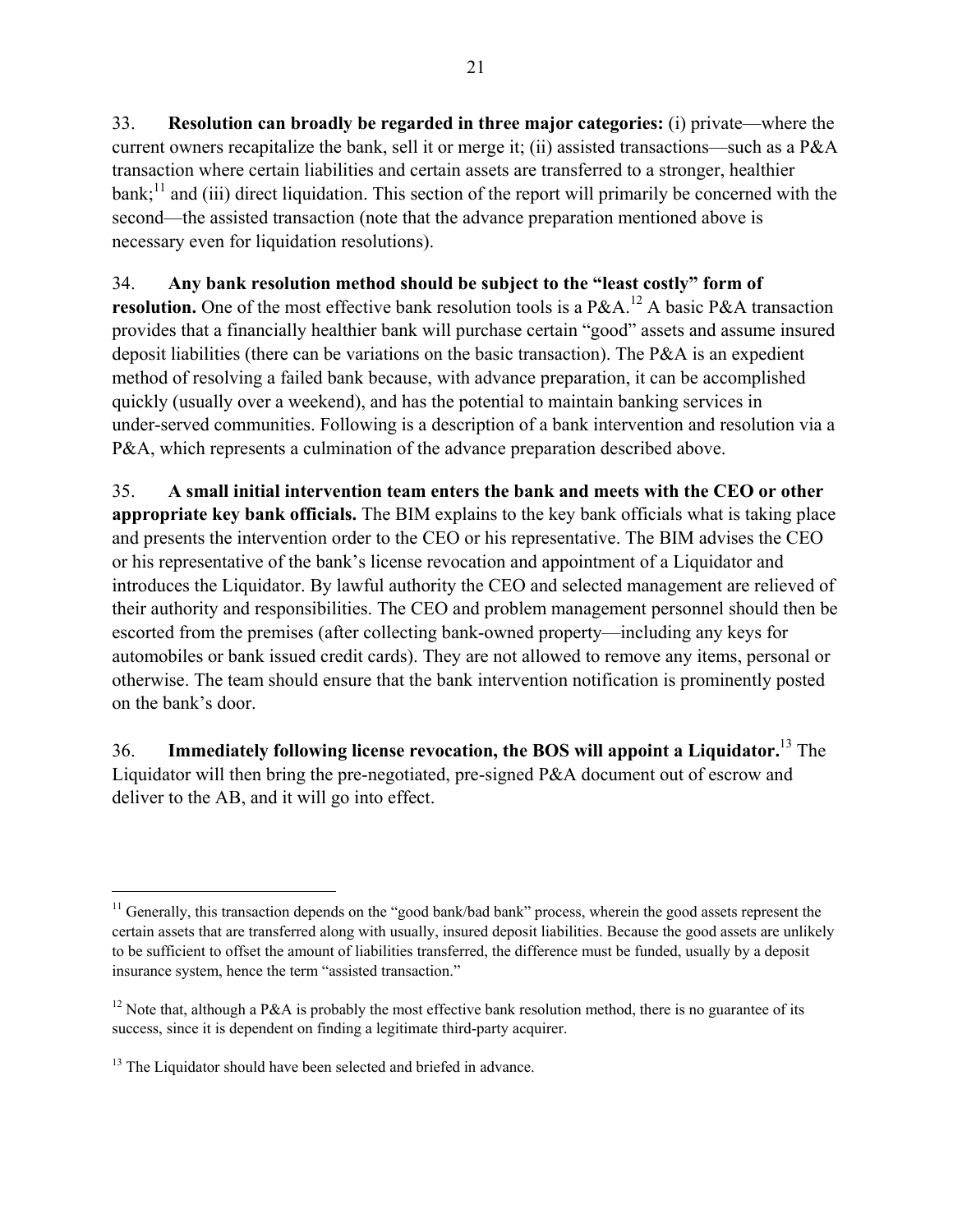37. **The Security Function Manager should immediately take control of SWIFT and/or other wire transfer facilities.** The Security Function and IT Managers should ensure that ATMs are disabled and applicable networks notified; unless the AB has previously decided to continue those operations. The security team should also ensure that cash and loan documents are controlled pending arrival of the asset team.

38. **The BIM then notifies the remaining intervention team members to enter the bank and commence their assignments.** The intervention team will be much larger than the initial intervention team and, in that case, team members should enter in small groups. Coordinate the entry scheduling of intervention team members to eliminate any confusion. Intervention team members with branch operations responsibilities should coordinate by phone.

39. **The Function Managers should then begin their duties as outlined in their objectives and checklists.** This work will be performed throughout the weekend and will involve AB personnel in the areas relevant to their acquisition. Briefly the teams will perform the following:

- **Accounting team:** ensure that all work is processed and reconcile subsidiary accounts to the general ledger to produce final financial statements, which they will split between the AB and the Liquidator.
- **Asset team:** secure and control assets, especially cash and loan documents, and work with accounting to balance asset accounts.
- **Branch team:** secure and control branch premises, including assets.
- **Deposit team:** perform insured deposit calculations and work with accounting to balance deposit accounts.
- **Facilities team:** ensure all teams have adequate supplies and working space.
- **Security team:** ensure that a contracted security firm is controlling the premises.
- **Information Technology team:** ensure that processing for final close-out of financial statements is completed promptly; compile and distribute reports as needed.
- **Legal team:** ensure intervention notice is posted to assist BIM and Liquidator as needed.

40. **After the bulk of these activities is performed, presumably over a weekend, the intervention team will deliver their work product to the AB or the Liquidator, as applicable.** The AB will continue operations at the failed bank for at least 90 days and have an exclusive option to purchase owned premises at market value or assume the leases of leased premises. The AB should be granted first choice of any failed bank employees they wish to hire. The AB will work off the failed bank's IT system, paying deposits based on instructions from the deposit team. They should not pay deposits exceeding the insured limit or otherwise frozen (e.g.,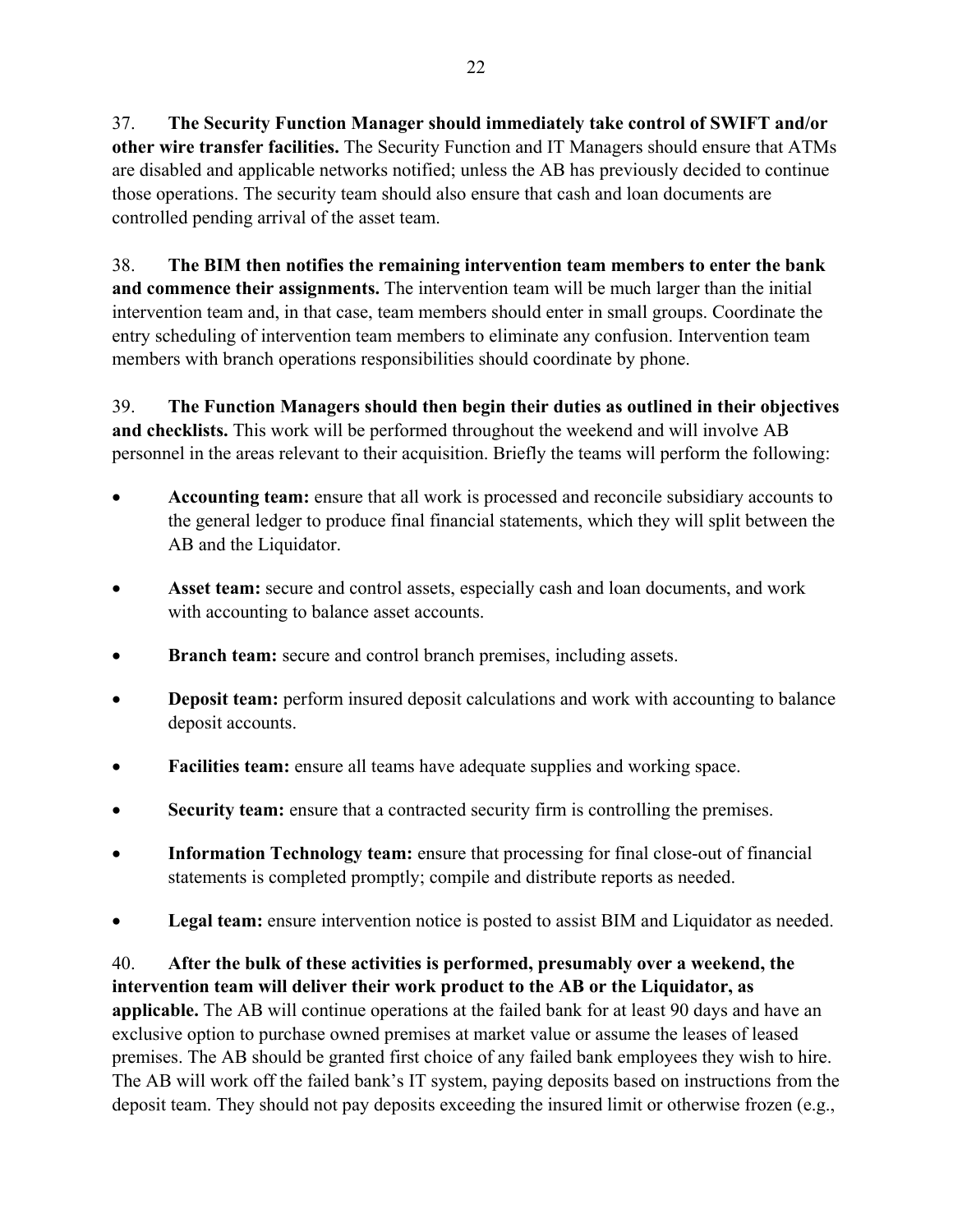insider deposits, deposits frozen for offset to nonperforming loans, etc.). The AB will likely be asked to provide interim asset servicing and accounting for the Liquidator until his/her office is established (see Appendix I for additional standard provisions of a P&A).

# **D. Bank Liquidation—Selected Issues**

41. **Slovenia has a court-based bank liquidation regime: insolvent banks must go through bankruptcy court in accordance with company insolvency law.** BOS can, however, take over an undercapitalized bank and appoint Special Management, which will replace existing management and suspend the rights of shareholders and the Supervisory Board. The BOS defines the terms of the Special Management, which can range from rehabilitation, resolution via a P&A, or a winding-down liquidation.

42. **It is recommended to change the banking law and put all bank liquidation under BOS as an administrative function.** The BOS could then adopt a resolution policy reliant on advance preparation, as advocated in this report, and avoid the period of Special Management, which could adversely affect public confidence.

43. **BOS should maintain a list of professional qualified financial experts to act as bank liquidators when the occasion arises.** Moreover, BOS should develop a standardized Liquidation manual, detailing how to establish a liquidation office as well as asset management and disposition procedures to liquidate the "rump" of the failed bank.<sup>14</sup> The instructions should be to maximize recoveries and minimize losses. The measures could include, *inter alia*, establishing a functional office structure, with positions established to ensure that all the responsibilities of bank liquidation are covered. These would include hiring loan collection specialists, real estate and other assets sales specialists, to liquidate assets that accrue to a Liquidator as a result of a bank closing. Other personnel would be needed to address the administrative needs of the liquidation, including specialists to handle uninsured depositor (coordinated with DGS) and creditor claims, settlement functions with the AB, personnel matters, contracting and facilities. The office will also need accounting and IT specialists and legal staff.

44. **In bank liquidation, there is often a culture of non-repayment—borrowers may think that since the bank is closed they no longer have to repay their loans.** Nothing can be further from the truth and the Liquidator must ensure that his staff collect loans aggressively, taking into account the time value of money while trying to maximize recoveries. The policy should be to try and collect full book value and accrued interest of the loan; however, based on

1

<sup>&</sup>lt;sup>14</sup> Chapters 6 and 7 of Parker, David C., 2010, "Closing a Failed Bank: Resolution Practices and Procedures," (International Monetary Fund, Washington, DC), which was left with the authorities, can serve as the basis for creating Liquidation manuals.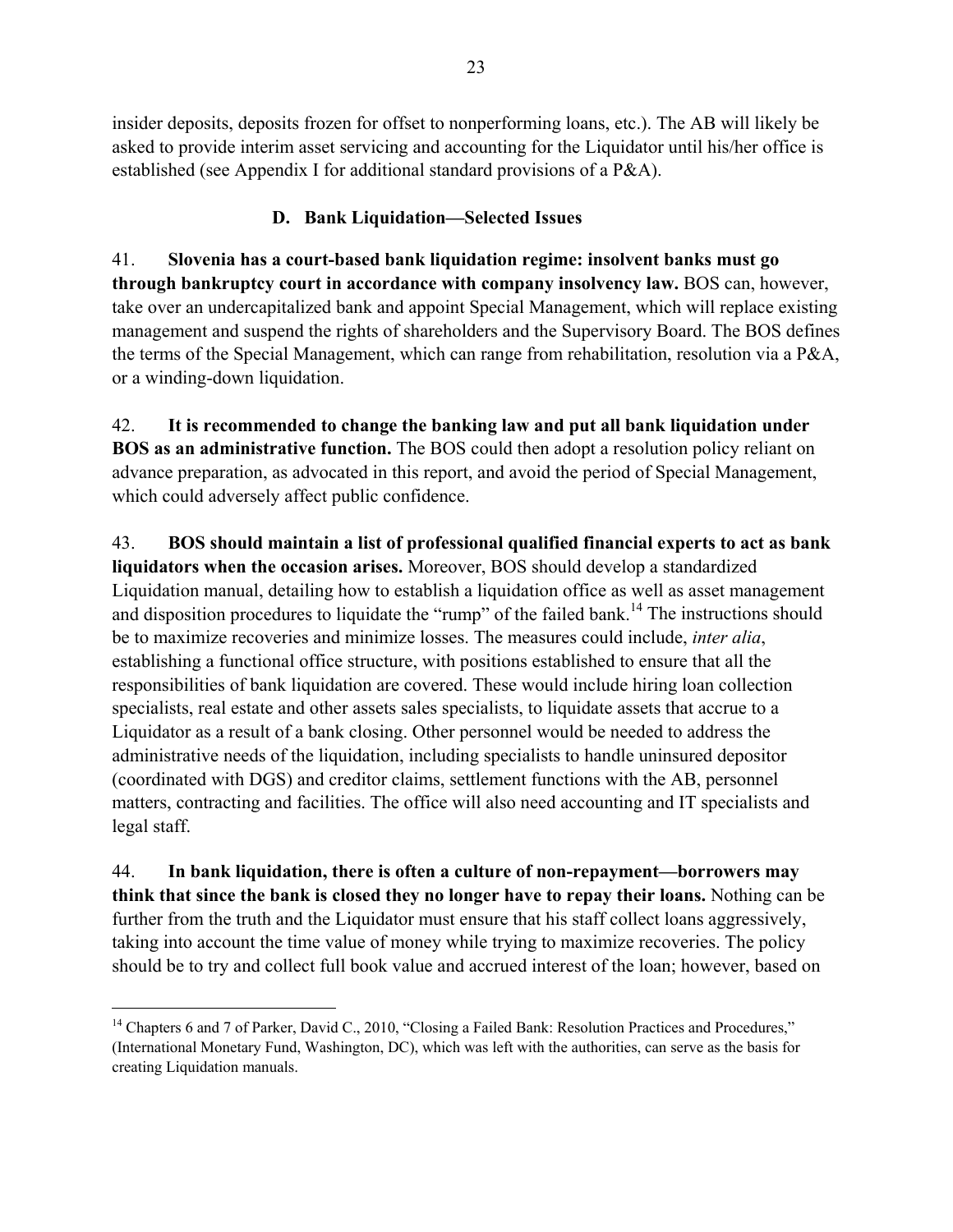time value of money concepts, sometimes it makes good business sense to accept less than that in full settlement. Actions should be guided by good business judgment and guidelines provided by BOS. The Liquidator must develop delegations of authority detailing at what level loan collection specialists can settle loans for less than full book value and accrued interest, above which more senior management approval will be required. It is a good idea to have a credit review committee to facilitate these processes.

45. **The Liquidator must also develop and maintain a record keeping system to demonstrate the efforts exerted in liquidating assets, particularly regarding those settled for less than full book value and accrued interest.** Specialists should also be required to develop budgets for real property assets and encouraged to use auction processes to dispose of movable assets such as automobiles, furniture, and equipment. The liquidator must develop and adhere to a reporting system as required by BOS. Some examples of required reports would include: gross cash collections by asset type; expense to collection ratio (this is a cost benefit tool—when expenses begin to exceed collections, it may be time to consider shutting the liquidation down), asset sales, real estate assets sold, assets in litigation, claims filed (approved or disapproved), and comprehensive periodic financial statements.

46. **Bank liquidation is faced with perverse incentives—the ultimate objective of the Liquidator and his/her staff is to work themselves out of a job.** With this in mind, it is imperative that Liquidators not be hamstrung by legal requirements to wind down a liquidation within a certain timeframe. For example, if the banking law requires that the liquidation activities be completed within two years, borrowers who know of this provision can simply out-wait the liquidator and simply not repay their debts. Instead, the Liquidator should be directed to accomplish his/her work "as soon as possible" and be given performance-based incentives to work toward this goal (e.g., bonuses based on gross cash collections within a certain time frame, reducing staff, etc.). Finally, it is imperative that the Liquidator be required by legislation or regulation to make periodic distributions of recoveries on asset liquidation to claimants on a pro rata basis, according to the legal claim priority. This way the Liquidator should not be tempted to drag out the liquidation process in order to perpetuate his and his staff's jobs.

## **E. Recommendations**

- Create a Problem Bank Committee (PBC) within the Bank Supervision Department and include the Head of the Resolution Unit and senior manager of the DGS as members, to be convened whenever any bank or banks enter problem status.
- Appoint a Temporary Administrator for 4 and 5 CAMELs-rated banks as well as for banks that are lingering in 3-rated status and show little signs of improvement. The Temporary Administrator should, inter alia, monitor insider and large transactions to prevent asset stripping and gather information for advance intervention and resolution preparation.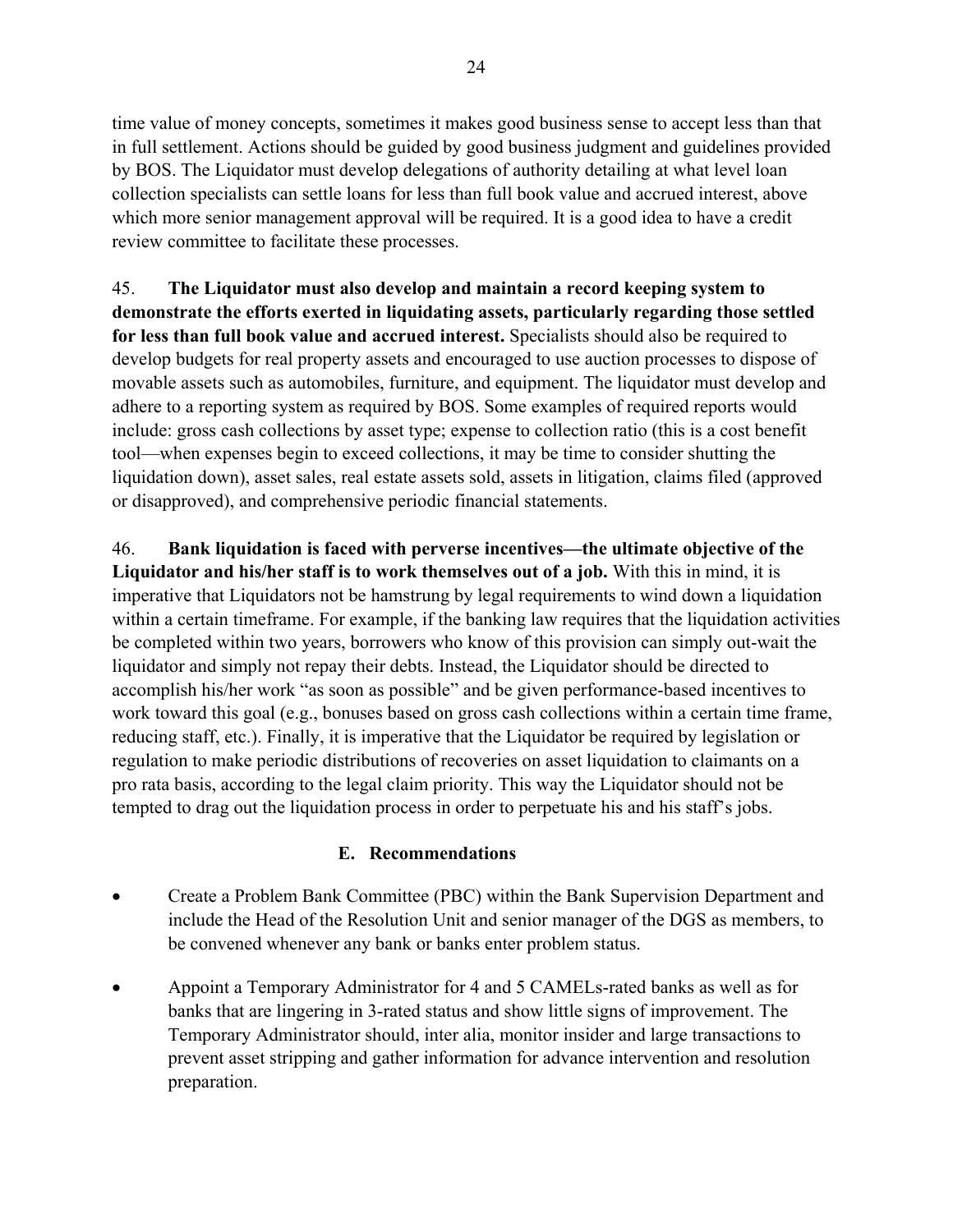- Appointment of Temporary Administrator will activate the "pop-up" of intervention and resolution teams.
- Prefer P&A as resolution tool for non-systemic banks.
- Head of Resolutions Unit to periodically canvass strong domestic and foreign banks for interest in acquiring a failed bank via a P&A transaction.
- BOS to maintain list of potential Liquidators.
- For purposes of a P&A asset valuation, book value of performing loans can be considered market value.
- Develop effective "one-voice" communications plan for bank resolution.
- Implement policy of requiring "least costly" resolution method.
- Amend banking law to clearly and fully put bank bankruptcy as an administrative function under the central bank, superseding company insolvency legislation, and eliminating bankruptcy court role.
- Phase out the National Bank Resolution Fund.
- Require periodic reports from the Liquidator.
- Require rules-based periodic distribution of recoveries on liquidated assets from the Liquidator to claimants according to legal priority.

## **III. DEPOSIT GUARANTEE SCHEME**

## **A. Introduction**

50. **The DGS in Slovenia is envisaged to operate under the auspices of BOS with a "paybox plus" mandate.** Thus, its role will be limited to the full protection of insured depositors in the event of a bank failure. The "plus" means that its funds can be used to facilitate a P&A (sale of business) or deposit transfer resolution action as a form of reimbursement, on a least-cost basis, not to exceed the expenditure that would be required under a straight liquidation process. Responsibility for the overall resolution strategy and the pursuit of other objectives such as overall systemic stability—will rest elsewhere in BOS. Following are recommendations on the establishment of such a DGS in line with DGSD and IADI's DICPs.

## **Public policy objectives**

51. **The two most basic public policy objectives (DICP 1) are: (1) a consumer protection function to protect small, financially unsophisticated depositors; and (2) a greater public**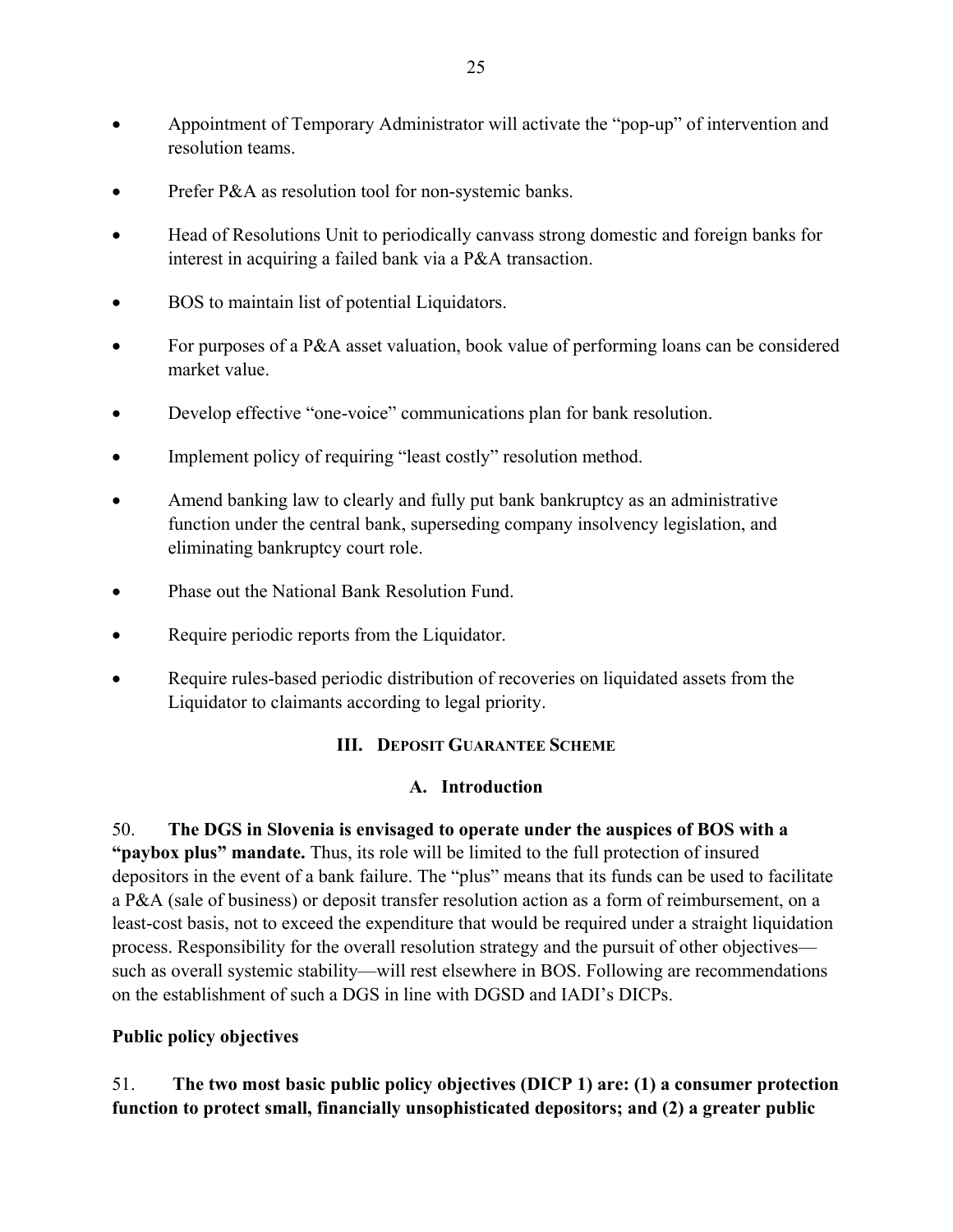**good function to help maintain financial stability by making prompt payment to insured depositors in the event of a bank failure.** This can prevent contagion and deposit runs on other stronger banks and also limit the economic cost to those clients of the non-availability of liquidity. The consumer protection function is generally achieved through coverage level and scope; however, since the DGSD specifies coverage of  $\epsilon$ 100,000 and scope of virtually all deposits (including corporate, but excluding certain deposits such as interbank and insider and related parties), Slovenia's DGS has no room to customize this feature. Slovenia is well positioned for the second objective, however, with the existence of a special bank resolution regime (SRR), which provides that no court can reverse a resolution decision (i.e., license revocation), thus permitting prompt resolution actions such as a sale of business.<sup>15</sup>

### **Mandate and powers**

<u>.</u>

52. **The size and composition of Slovenia's banking sector inform the most efficacious mandate (DICP 2) and governance structure (DICP 3).** As the authorities envisage, the DGS in Slovenia should have a "paybox plus" mandate, whereby its role is merely to fully protect insured depositors in the event of a bank failure, but the "plus" means that its funds can be used to facilitate a sale of business or deposit transfer resolution action as a form of reimbursement.

53. **The efficiency and good governance of the DGS would be served by giving the DGS legal personality with its own organic law setting out its mandate, accountability framework, and governance structure.** It is critical that the DGS maintain monetary resources and financial statements separate from those of the BOS. The alternative of having the DGS as part of the BOS, but somehow distinct, may easily lead to confusion over responsibilities and accountability and, possibly, unacknowledged conflicts of interest. Transparency and accountability can be enhanced by including full reporting of its activities and financial condition as part of BOS's annual report to parliament.

54. **Nonetheless, and especially because the envisaged remit of the DGS would be restricted to that of a "paybox plus," it should operate within the BOS.**<sup>16</sup> Such a structure would be most cost efficient and operationally effective, with features to preserve DGS autonomy. The DGS could be constructed as a subsidiary or department, with dedicated (parttime) employees, seconded as necessary from BOS. Moreover, the DGS Board would coincide with the BOS Board. The DGS would then enjoy easy access to information and automatically be coordinated within the financial safety net. Cross-border deposit insurance concerns can

<sup>&</sup>lt;sup>15</sup> There should be due process; however, the level of judicial review should be such that any successful challenges to the resolution decision would be limited to monetary compensation for damages.

 $16$  In accordance with the IADI core principles, the use of DGS funds should be limited to: (1) administrative and operating expenses of the DGS; and (2) reimbursement of insured depositors in the event of a bank failure (possibly through a sale of business transaction or deposit transfer).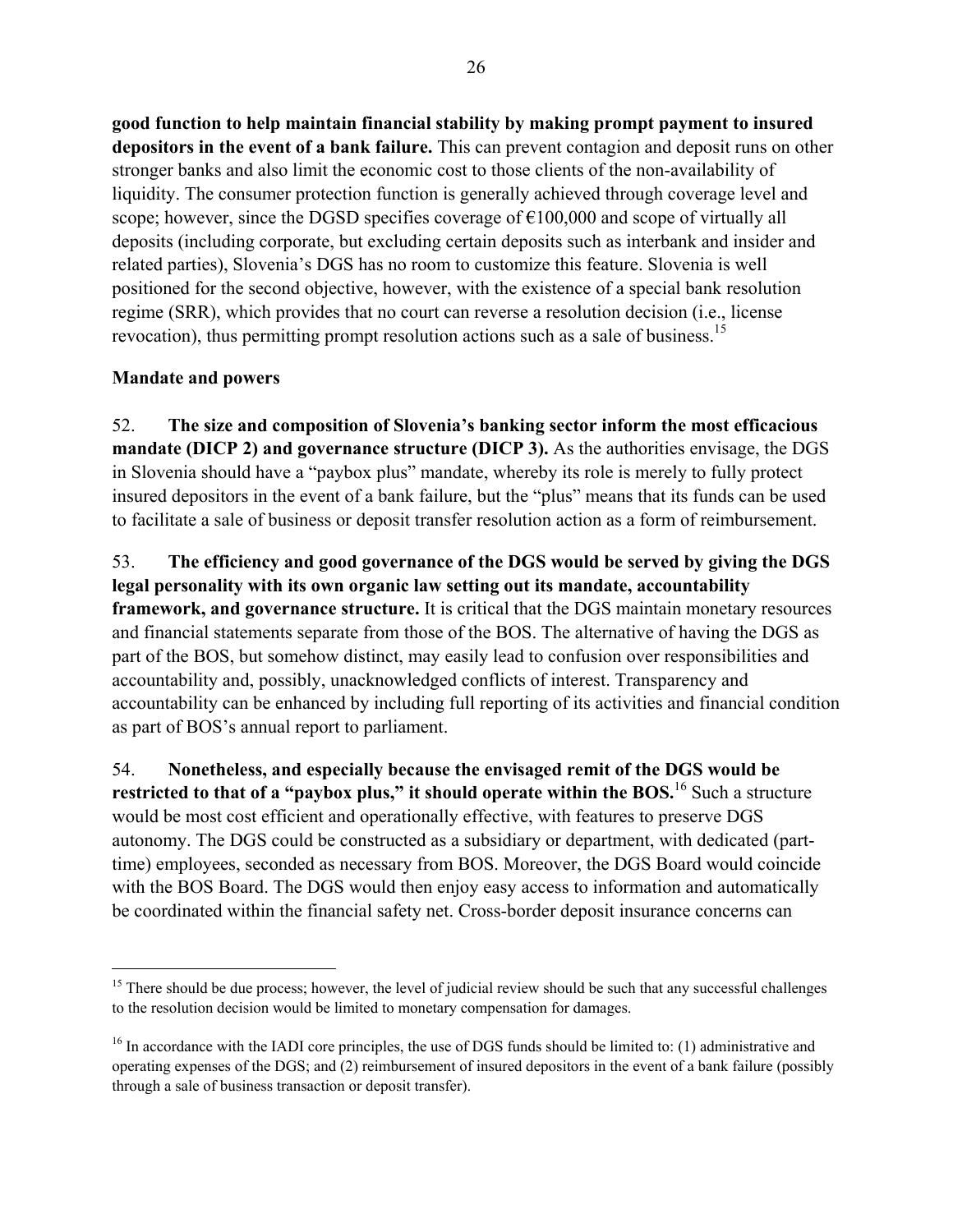easily be included in supervisory Memorandums of Understanding (MoUs) with authorities in other jurisdictions.

# **Governance**

55. **Best practices regarding governance call for operational autonomy, transparency, accountability, and insulation from external (e.g., political or industry) influences.** That means, because of the access to confidential information and conflicts of interest, no active bankers or members of a bankers association should be on the Management Board. The current arrangement of the DGS contained within the central bank is acceptable and appropriate. The authorities should give the DGS a legal personality, however, thus enabling smoother operations (e.g., such as entering into contracts, etc.), and perhaps contributing further to public confidence. The DGS can be constructed as a kind of subsidiary or in a separate department, with dedicated employees, seconded as necessary from BOS (possibly on a part-time basis), who have a clear assignment of duties and responsibilities. Benefits of such an arrangement include: costeffectiveness, the ability to share staff resources and skills, and better information sharing and cooperation. It is critical, however, that the DGS maintain separate monetary resources and financial statements. Transparency and accountability can demonstrate clear oversight by including full reporting of its activities and condition as part of BOS's annual report to parliament.

56. **The organization and ongoing fulfillment of BOS responsibilities toward the DGS will need to be revised once its structure is amended, but only a very "skeletal" DGS structure will be needed at most times.** Various BOS departments would be involved and report on DGS matters to the common Board. For example, the Banking Supervision Department staff would devote some of their inspection efforts to auditing DGS premium payments, testing IT systems for capability to make insured deposit calculations, and other matters of concern to the DGS.17 Meanwhile, the Banking Operations Department staff would manage the investment of the DGS reserve fund. The DGS staff would contribute materials on DGS operations (e.g., related to the separation of insured from uninsured deposits) to the bank intervention and resolution manuals being prepared for these contingencies. The DGS would compensate the BOS for services provided out of its premium income.

57. **Housing the DGS in the BOS will help ensure compliance with DICPs 4— Relationships with Other Safety-Net Participants; 5—Cross-border Issues; and, 6—Deposit Insurer's Role in Contingency Planning and Crisis Management.** As a subsidiary unit of the BOS, the DGS will enjoy essentially the same access to information and automatically be coordinated within the financial safety net. Cross-border deposit insurance concerns can easily be included in supervisory MOUs with authorities in other jurisdictions. And the deposit insurer's role in contingency planning and crisis management will be limited, as in most narrow

1

<sup>&</sup>lt;sup>17</sup> The DGS should be billed for the attendant costs.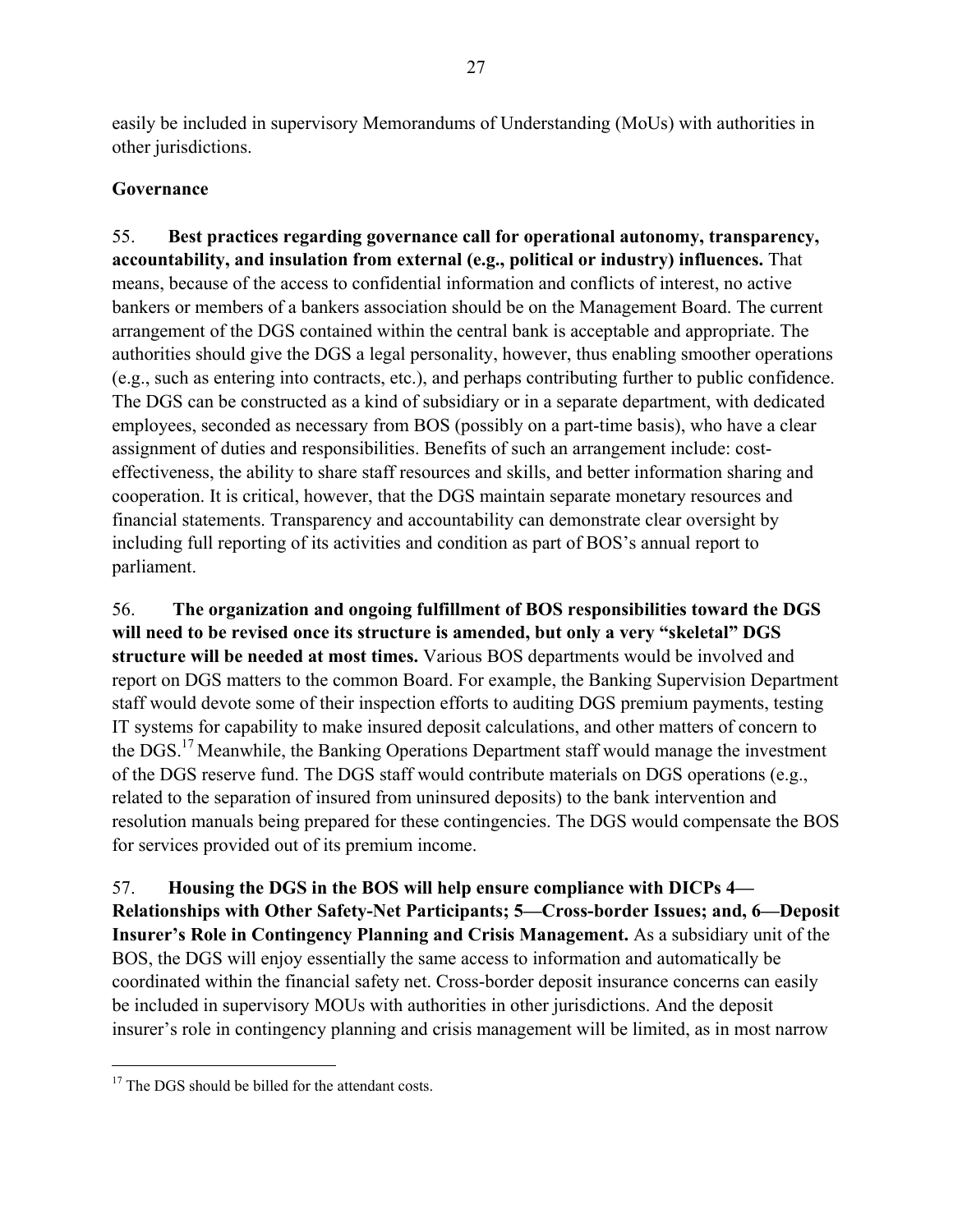mandate DGSs, to a preventive role within the operations of the traditional financial safety net i.e., as mentioned above, providing prompt payment to insured depositors in the event of a bank failure, which can prevent contagion and deposit runs on other stronger banks, possibly preventing a systemic crisis.

# **Membership and coverage**

58. **Slovenia's current DGS complies with both DICPs 7: Membership, by requiring compulsory membership of all banks and 8: Coverage, as dictated by the DGSD. Slovenia's current DGS, however, excludes deposits from large and medium sized corporates.** The authorities will have to reconsider this exclusion, as the DGSD requires it (there is also an international trend toward covering such deposits). Extending coverage to such enterprises can facilitate insured deposit calculations, as it would remove the duty to closely examine the entity to determine whether or not it meets criteria for coverage. And, as coverage levels are limited (albeit high), the exposure of the DGS fund should not be so much greater than in the absence of coverage.

## **Sources and uses of funds**

 $\overline{a}$ 

59. **One of the most important aspects of deposit insurance regards funding.** There are several aspects of funding including: (i) the target, or reserve fund; "seed" funding, member banks' contributions; emergency funding; and, uses of assets (including investments).

60. **Ex ante funded DISs are preferred over ex post arrangements because,** *inter alia***, of the ability to take more prompt action and avoiding procyclicality of ex post schemes.**  International best practice and the DGSD call for ex ante funding, with a target reserve funded by periodic assessments on member banks.<sup>18</sup> Many jurisdictions, in addition to periodic premiums, require an initial contribution, or entrance fee, to be a member of the scheme.<sup>19</sup> Also, in many countries, this can be augmented by a "seed" contribution from the government. In such cases, it is important to ensure that no premiums assessed on banks be reduced or eliminated until such "seed" contributions are repaid in full. This is in compliance with both FSB's KAs and IADI's DICPs, which hold that the cost of bank failures should be borne by the banking industry.

61. **Generally, insurance reserve funds are based on historical loss data.** However, in many jurisdictions there have not been enough bank failures to provide legitimate data. Therefore, other, perhaps less scientific, methods must be used. Some aspects to consider regarding the fund size: (i) what is the DGS' exposure (i.e., amount of insured deposits

 $18$  The target reserve fund should be established in legislation; while premium rates should remain flexible and be determined by the DGS Board, subject to safeguards against caprice.

 $19$  Initial fees are usually expressed as a percentage of insured deposits, and entry fees are a percentage of paid in capital for start-up banks.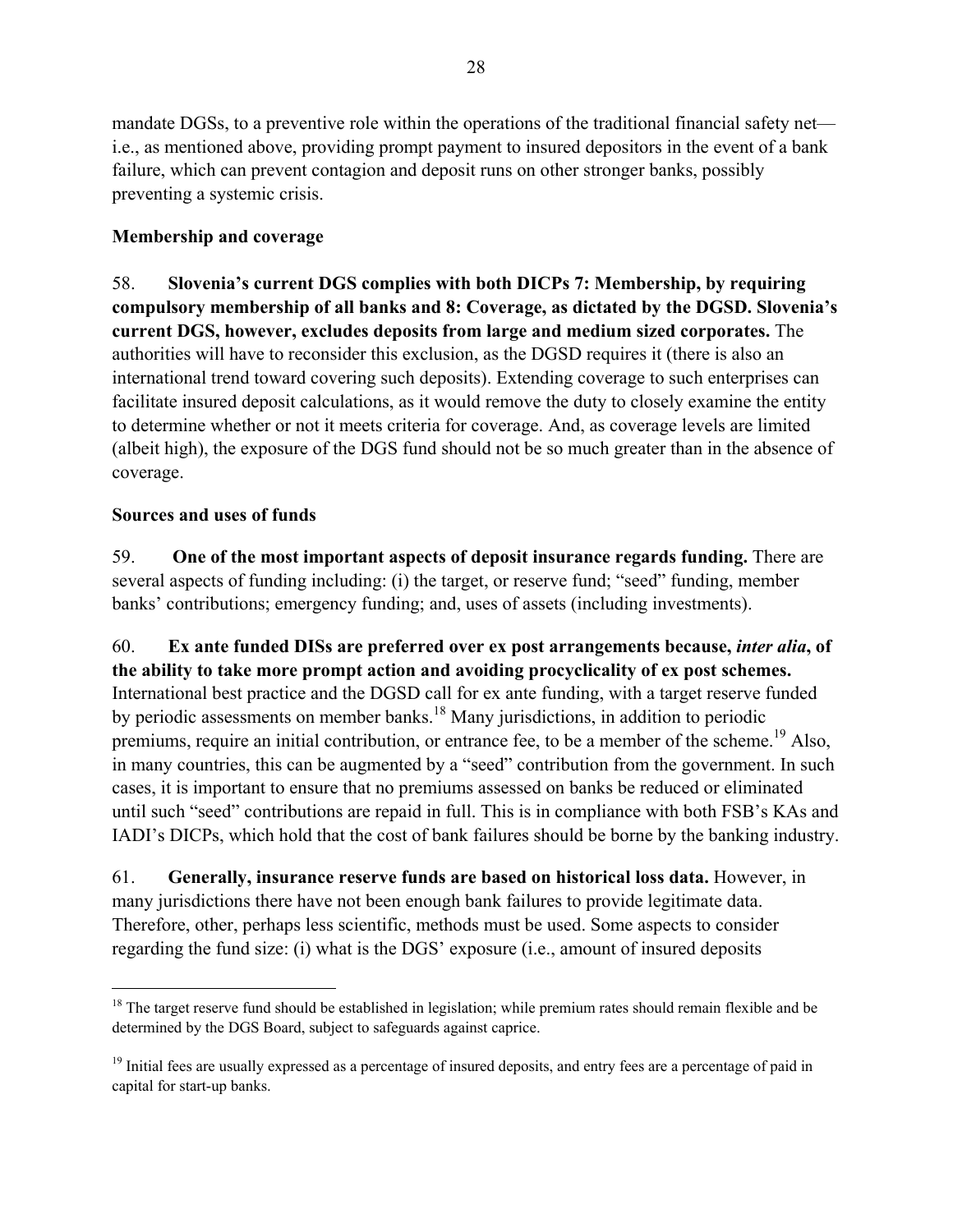system-wide); and (ii) how is that exposure distributed (e.g., over small, medium and large banks)? Clearly, however, inadequate reserves can lead to costly delays in problem bank resolution as well as loss of confidence in the DGS.

# 62. **Determining the optimal reserve target is often more an art than a science.**

Therefore, legislation should not be too prescriptive but rather define a range for the target, which would be specified by the DGS authority (e.g., 5 percent to 6 percent of insured deposits), rather than a specific, hard target (e.g., 5 percent of insured deposits). By prescribing a range for the target, the legislation would ensure a minimum level of protection for depositors while limiting the banking sector's fee burden. A range rather than a fixed target can mitigate the need to increase premiums drastically during difficult economic times, when the fund may need to be replenished because of one or more bank failures. This will provide discretion and greater flexibility in managing the reserve fund by gradually increasing or reducing premiums, depending on need and economic conditions. Thus, a range will help prevent sharp fluctuations in the premiums charged from banks, which can result from a legislated mandate to maintain a specific target ratio. There is the very real possibility that sharp increases in premiums can affect banks' financial conditions adversely, especially during unfavorable macroeconomic conditions, when banks can least afford to pay. Yet, eventually DGS reserves may reach the maximum permitted level, when premiums would be reduced to a level that covers DGS operating expenses.

63. **The DGSD establishes 0.8 percent of eligible deposits as a minimum target, but in Slovenia it is considered appropriate to aim for a higher target, which the Directive allows.** A conservative rule of thumb for similar jurisdictions is that the reserve fund should be adequate to cover insured deposits at four to six small banks or two to three medium-sized banks. Analysis of insured deposits in the Slovenian banking sector points toward a minimum target of around 5 percent. To be conservative, the mission recommends a target reserve fund range of from 5 percent to 6 percent.20 The DGS would not consider rebates or credits until the fund exceeded 6 percent, nor would it have to automatically raise premiums until the fund dipped below 5 percent. This range provides for more nuanced target reserve fund management to try and avoid procyclical effects on member banks.

64. **Achieving that target in a reasonable period (i.e. less than 10 years) may be very difficult without a large up-front contribution from some source.** Many jurisdictions, in addition to periodic premiums, require an initial contribution, or entrance fee, to be a member of the scheme. In the case of Slovenia, the initial contribution could come from the reserves for deposit protection purposes that banks are already required to maintain. Again, in many countries, this can be augmented by a "seed" contribution from the government and/or a donor

 $\overline{a}$ 

 $20$  Experience in other similar countries would suggest a reserve fund of 4 percent to 6 percent of eligible deposits (e.g., Macedonia 4 percent; Bulgaria 5 percent; Kazakhstan 5 percent; Bosnia 7 percent – Source: IADI survey).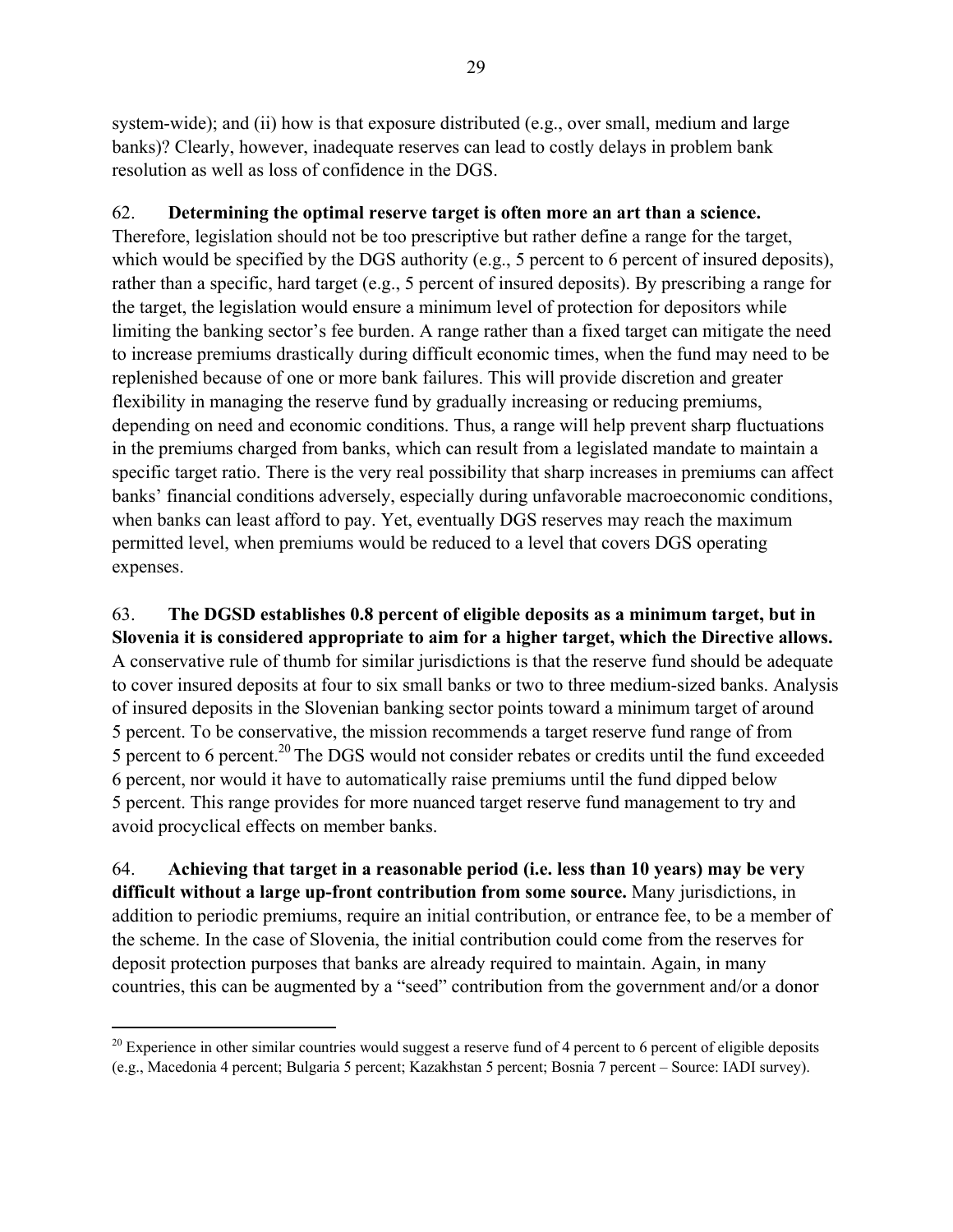agency. In such cases, it is important to ensure that no premiums assessed on banks be reduced or eliminated until such "seed" contributions (particularly from the government) are repaid in full.

65. **New DGSs are generally encouraged to begin with flat-rate premiums while the scheme is being implemented.** Introducing risk-based premium scan be a long and complex process which, ordinarily, is recommended to be attempted only after the DGS has been established and running smoothly for several years. Typically, the risk-based premium process involves developing a risk-model to apply to banks, testing the model, soliciting input from stakeholders (member banks) and perhaps repeating this progression to improve the framework.

66. **As the DGSD requires risk-based premiums, however, BOS's DGS should adhere to the absolute minimum variables dictated by DGSD in order to keep the process as simple as possible to better ensure successful implementation.**21 DGS should keep in mind that the buckets, or categories, of risk that inform the premiums charged banks with certain risk profiles are as important as a comprehensive risk model is. That is, the authorities must ensure that the categories are distinct enough—with significant differences in charges—to incentivize banks to improve their risk profile, enabling them to move into a less risky category and reduce their operating expenses.

67. **Emergency or back-up funding should also be included in the DGS legislation.** An existing fund may be depleted by bank failures or a new fund may initially lack resources to reimburse depositors when a bank fails. Therefore, it is necessary to have arrangements in place for the DGS to have access to funds to fulfill its mandate. Perhaps the most expedient arrangement is to have a pre-approved line of credit with the MoF, so as to avoid delays that may be encountered in trying to borrow from the market or devising alternate funding sources.<sup>22</sup> According to the DGSD, the borrowing arrangement should be the same as the DGS's target reserve fund amount. As with "seed" funding, these borrowings would have to be repaid in full before banks' premiums are reduced.

68. **Emergency funding should be supplemented by granting the DGS powers to temporarily increase premiums on banks to replenish the reserve fund.** This power would have to be carefully managed in order to balance the need to rebuild the fund with the possible procyclical effects of requiring increased premiums from banks in times of financial distress. For

1

<sup>&</sup>lt;sup>21</sup> EBA guidelines regarding DGS risk-based premium calculations can be found at:

https://www.eba.europa.eu/documents/10180/1089322/EBA-GL-2015-

<sup>10+</sup>GL+on+methods+for+calculating+contributions+to+DGS.pdf

 $22$  The mission notes that the DGSD permits DGSs to borrow from one another. Given Slovenia's tight fiscal situation, the authorities may want to explore the possibility for such arrangements with other jurisdictions. Any such borrowing arrangements should ensure that Slovenia's DGS will be able to access the necessary funding within two days.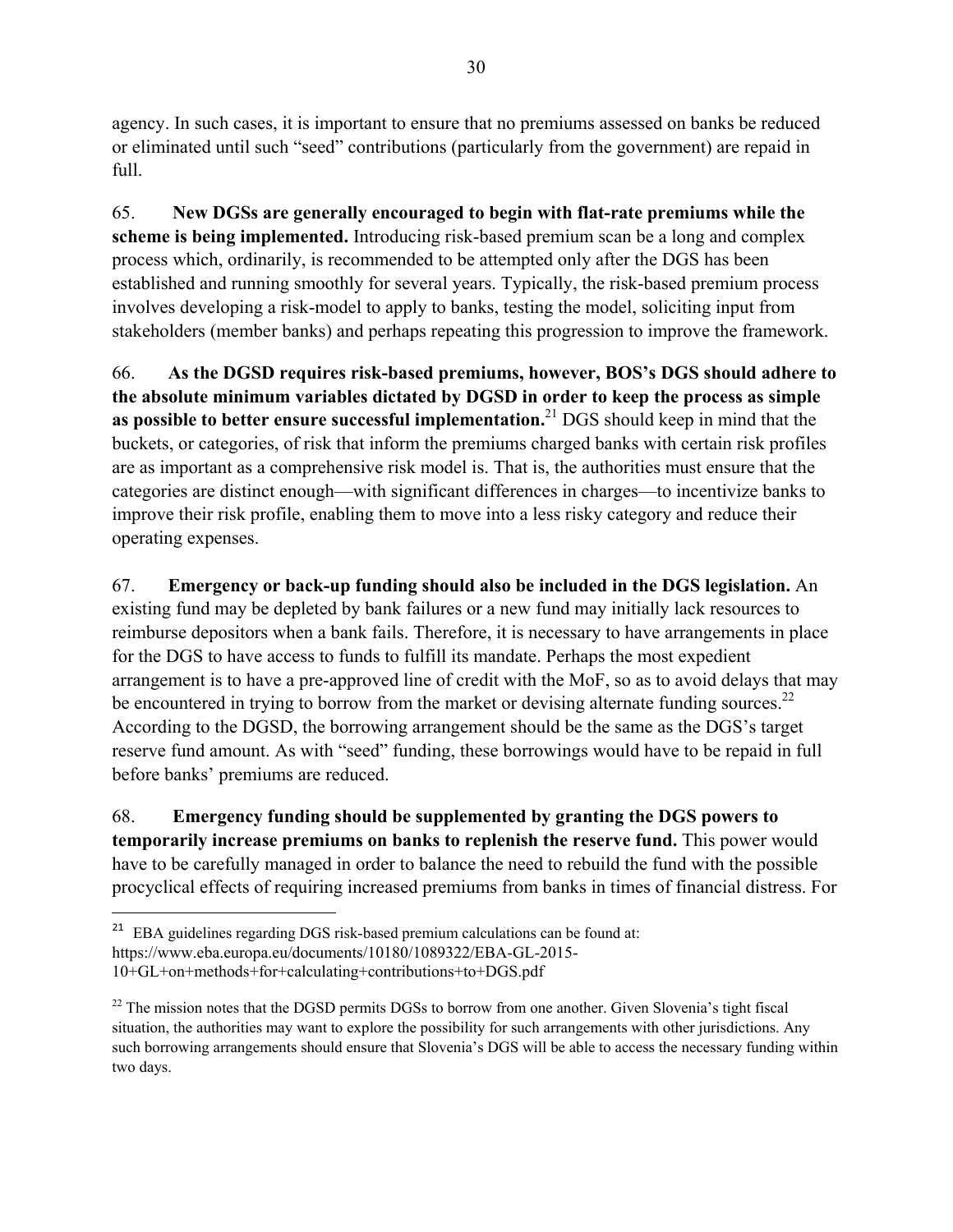example, it is easy to imagine a situation where emergency funding was needed and acquired from MOF. The DGS may consider that the current financial situation is to stressful to impose extraordinary premiums on banks and may decide to wait for, say, two years before imposing the higher premiums.

69. **Because it may be impossible to adequately and fully anticipate bank failures and the need for the use of funds, the DGS should have a formal investment policy that emphasizes safety and liquidity over yield.** Investments, therefore, should be of the highest quality that can be easily liquidated with little to no loss of principal. The investment policy should not unduly require the fund to be invested in domestic government securities: otherwise the need for liquidating the investments may occur in times of financial distress when banks may be attempting to meet liquidity needs by selling their domestic instruments. The result would be downward pressure on the redemption price. Investment in very low risk, non-Slovene securities would not present this danger of negative feedback.

70. **The use of the DGS's funds should be limited to: (1) administrative and operating expenses of the DGS; and (2) reimbursement of insured depositors in the event of a bank**  failure. It is important to note that a resolution tool, such as a P&A or a deposit transfer, does not represent an expansion of the DGS's mandate—these are merely other methods of fulfilling the DGS's mandate to reimburse, or make funds available to, insured depositors. It is less disruptive to communities to make insured deposit funds available at another bank than to make direct payments to customers as part of a bank liquidation process. Provided that the least-cost condition is demonstrably met, and other creditors are treated equitably, the DGS can contribute to a sale-of-business operation that involves the transfer of non-insured deposits; in some cases, such an operation may yield a business that is more attractive to purchasers.

## **Public awareness**

<u>.</u>

71. **The degree of public awareness (DICP 10) programs that DGSs undertake varies significantly worldwide.** But, at a minimum, the DGS should make publicly available the terms and conditions of deposit insurance; and, more importantly information regarding payment of insured deposits in the event of a bank failure. Regarding the former, at a minimum, the DGS should require banks to display signs, seals or certificates of membership in the scheme. The DGS should also provide brochures to banks to distribute to clients that describe the terms and conditions of deposit insurance (e.g., what instruments are covered and to what level, what instruments are not covered, when these instruments are covered, etc.).<sup>23</sup> This information should also be featured on the DGS' website (or BOS's if DGS does not have a separate one). When a bank fails, the DGS/BOS would be expected to provide information regarding insured depositor repayment—where, how, and when depositors will have access to their funds. This information

 $^{23}$  It is important for the DGS to provide standardized language in the brochures that all banks must use in order that member banks not distort deposit insurance to imply greater coverage at their bank.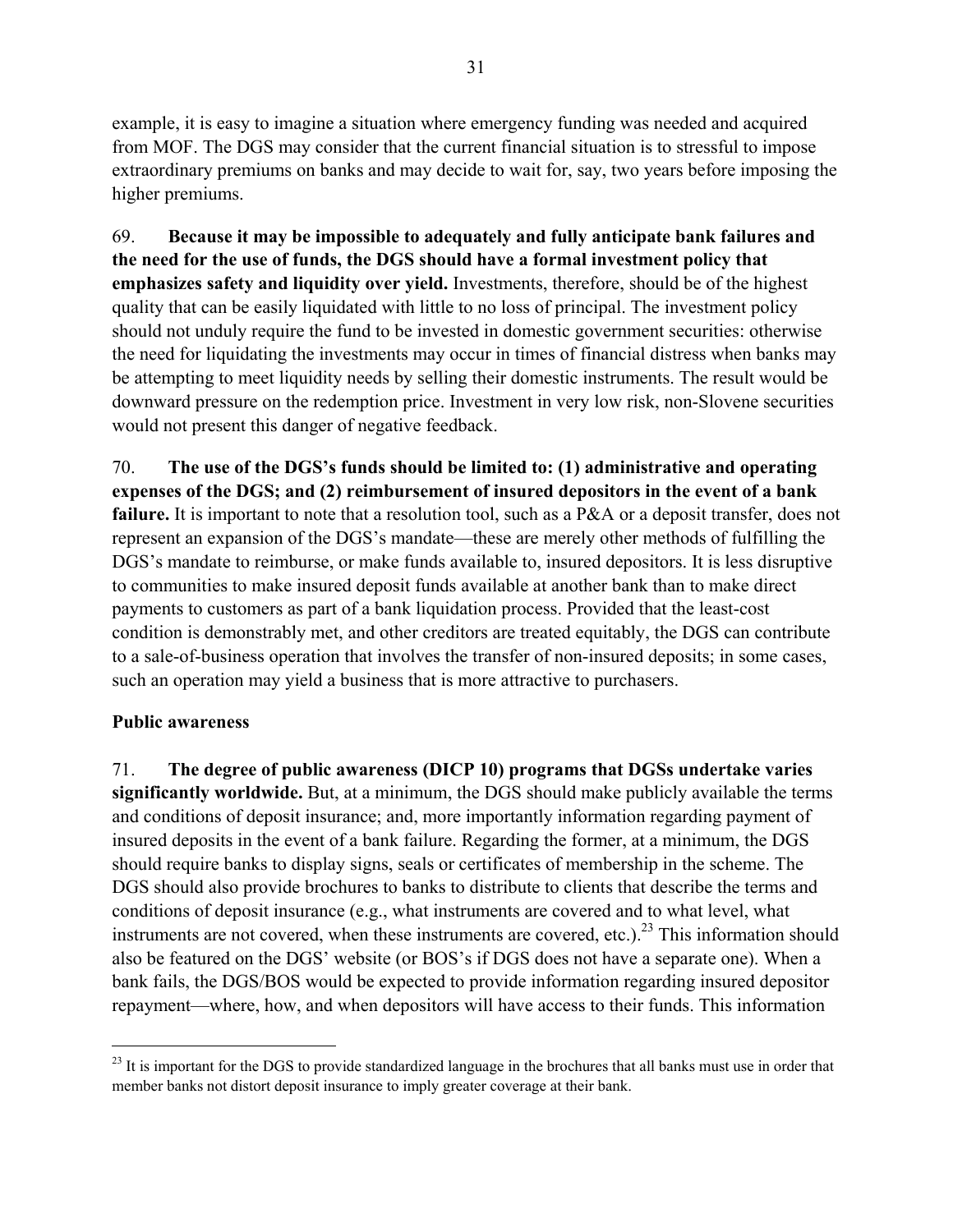should be included in various media, including press releases to print media, as "frequently asked questions" on the DGS website, as well as radio and television.

# **Legal protection**

72. **DGS directors, officers and employees should be provided legal protection for decisions made and actions or omissions taken in good faith in the normal course of their duties (DICP 11).** Since it is expected that the DGS will be staffed by seconded BOS employees, the same level of legal protection currently enjoyed by BOS employees should automatically be accorded to them.

73. **DICPs 12–15 regard bank supervision and resolution and, consequently, are out of the control of a narrow mandate DGS.** In Slovenia, with the recommended "paybox plus" mandate, it would be expected that these DICPs be addressed under the auspices of BOS's bank supervision and resolution functions.

# **Recoveries**

1

74. **Finally, the DGS should have the legal right to recover its expenditures for insured deposits repayment from liquidation of the assets of the failed bank**. By virtue of insured deposit payment, the DGS should be subrogated to the insured depositors' preferred claims on the failed bank's receivership estate. International best practice, and the BRRD, requires that claims of insured depositors and thereby the DGS, as subrogee, enjoy a very high priority, after secured creditors (but only up to the value of the collateral) and the receiver's administrative expenses. In a typical claims priority, claims of uninsured deposits, general unsecured creditors, subordinated debt-holders and shareholders, would follow, in that order.<sup>24</sup> As mentioned above, BOS should direct the liquidator in his/her activities and ensure that periodic distributions are made to claimants in order to prevent unnecessary perpetuation of the liquidation process.

# **B. Recommendations**

- Enshrine the DGS's public policy objectives in legislation or regulation.
- Grant the DGS a separate legal personality; and ensure that DGS's accounting and funds remain separate from BOS's.
- Include deposit insurance issues in supervisory MOUs with relevant foreign supervisors.
- Change DGS's funding from *ex post* to *ex ante*.

<sup>&</sup>lt;sup>24</sup> Note that some jurisdictions give varying levels of priority to, for example, employees' claims and taxes.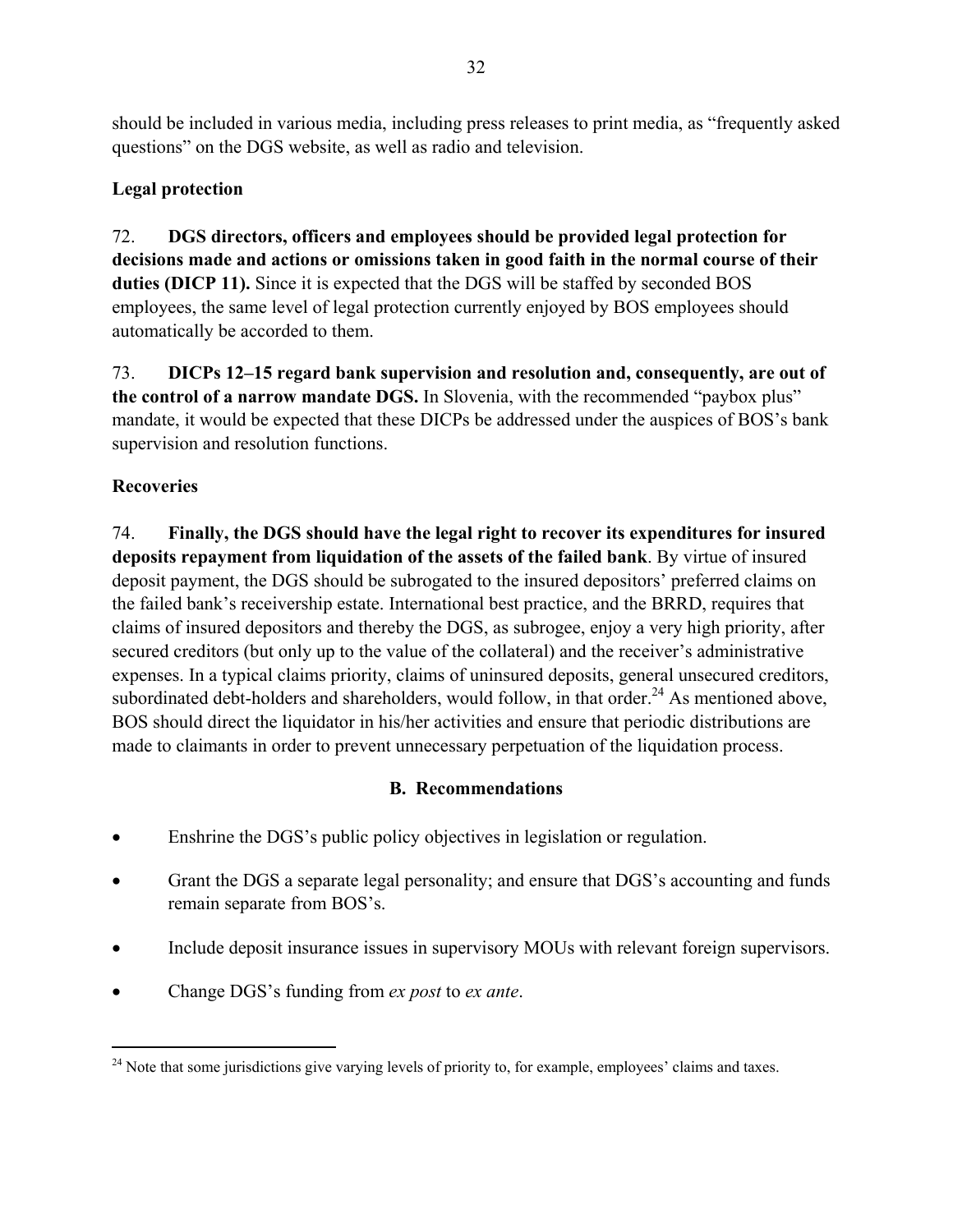- Develop and set a target fund range based on clear, consistent and transparent criteria.
- Impose initial contributions on member banks.
- Explore the possibility of "seed" funding from the government.
- Begin imposing periodic risk-based assessments on member banks in accordance with EBA guidelines.
- Establish in legislation or regulation the ability to temporarily raise premiums to replenish the fund, if necessary.
- Create a formal investment policy for the DGS's reserve fund.
- Arrange an emergency line of credit with MoF.
- Ensure that the DGS's outlays are limited to: (1) administrative and operating expenses of the DGS; and (2) reimbursement of insured depositors in the event of a bank failure.
- Undertake a public awareness program.
- Be prepared to counsel insured and uninsured depositors after bank failures.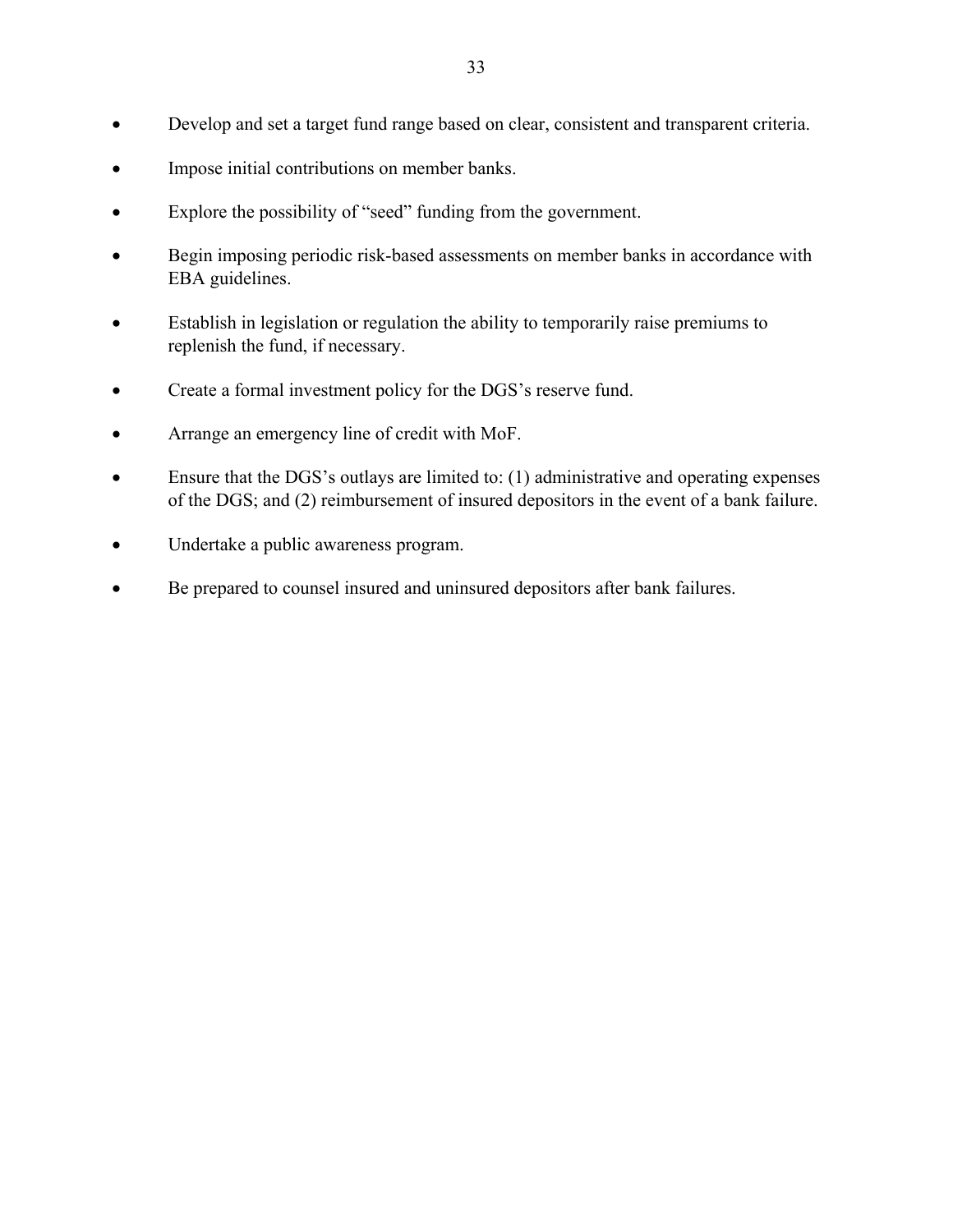1. **A deposit insurance law should specifically permit the DGS to use its funds to facilitate a P&A transaction.** A P&A, like a liquidated payoff, is simply a method for the DGS to fulfill its mandate to promptly reimburse insured depositors in the event of a bank failure. A liquidated payout likely will not satisfy financial stability objectives and is generally more costly than other resolution methods.

2. **The general benefits of a P&A transaction are that it provides depositors with prompt access to their insured deposits and performing assets of the failed bank are quickly transferred to a healthy bank, so that their value is maintained and they remain in the private sector.** These benefits help promote and preserve confidence in the banking sector, minimize disruption to bank customers, and preserve financial stability by minimizing the likelihood of a bank run and contagion to the rest of the banking sector. The goal is to make insured deposit payments as soon as possible. Intense advance preparation for bank intervention and resolution is critical to accomplish an effective resolution.

3. **These important benefits of a P&A can only be achieved if the transaction can be accomplished without undue delay.** If the transaction cannot be accomplished swiftly, then the benefit to depositors of prompt access to their funds will not be achieved and the assets of the failed bank will lose value, increasing the costs of the bank failure. With a special non-judicial bank resolution regime (including depositor preference), and with adequate advance preparation by the supervisory authority and the DGS, a P&A transaction can be executed that will provide for prompt reimbursement of insured depositors, with a goal of three to five days.

4. **In a P&A, a stronger bank will purchase certain assets and assume insured deposits of the failing bank.** If insured deposits exceed the assets purchased, then the DGS must advance funds to "fill the hole" and balance the transaction, but not to exceed the amount that would have been expended to reimburse insured depositors in a straight liquidation. Using assets from the failed bank to help fund the insured deposit assumption has several advantages, *inter alia*: (i) lessens the impact on the DGS's reserve fund; (ii) keeps assets in the private sector; and (iii) minimizes financial disruption (see below).

5. **In the following example, it is clear that the DGS is certainly in a better short-term position when a P&A is used instead of a payoff.** At first glance, the P&A is clearly the least costly resolution option, simply based on the time value of money concepts and the opportunity cost related to the impact on the DGS's reserve fund—the DGS must expend much less in a P&A than in a payoff.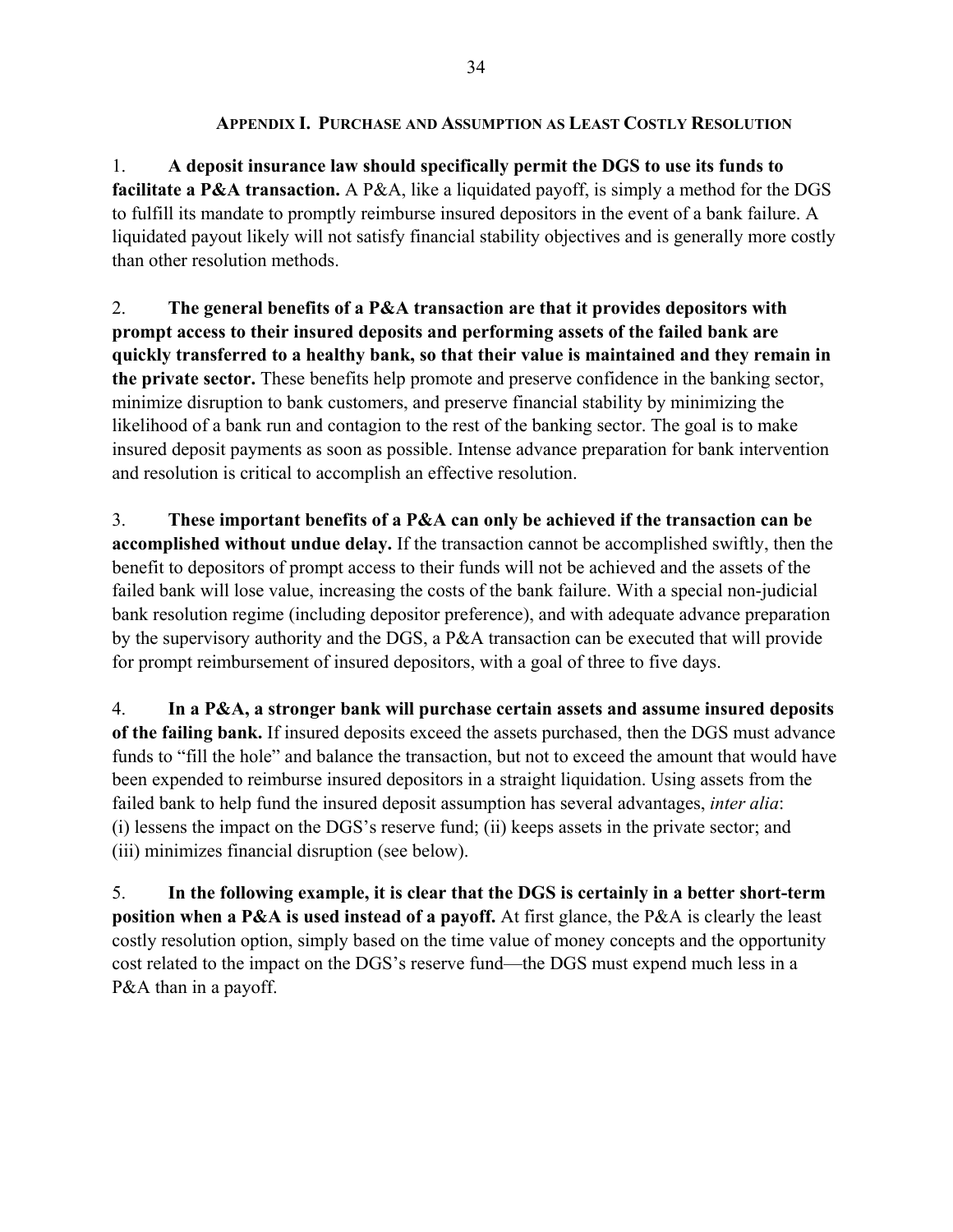### **Comparison of P&A and Liquidation Payoff (Example)**

#### **Failed Bank - Original Balance Sheet**

| <b>Assets</b>              |       | Liabilities       |       |
|----------------------------|-------|-------------------|-------|
| Cash and bank deposits     | 154   | Deposits          | 800   |
| Investments                | 185   | <b>Borrowings</b> | 70    |
| Loans                      | 710   | Other liabilities | 110   |
| <b>Fixed Assets</b>        | 25    | Subordinated debt | 10    |
| Investment in subsidiaries | 5     | Capital           | 110   |
| <b>Other Assets</b>        | 21    |                   |       |
| Total:                     | 1.100 |                   | 1.100 |

#### **Failed Bank - Original Balance Sheet - Adjusted for Loss**

| <b>Assets</b>              |     | <b>Liabilities</b> |        |
|----------------------------|-----|--------------------|--------|
| Cash and bank deposits     | 154 | Deposits           | 800    |
| Investments                | 185 | <b>Borrowings</b>  | 70     |
| Loans 1/                   | 410 | Other liabilities  | 110    |
| <b>Fixed Assets</b>        | 25  | Subordinated debt  | 10     |
| Investment in subsidiaries | 5   | Capital 2/         | $-190$ |
| <b>Other Assets</b>        | 21  |                    |        |
| Total:                     | 800 |                    | 800    |

1/ Loss of 300 in Loans

2/ Charged loss results in insolvency

#### **Comparison of Insured Deposit Effect under Liquidation and P&A Scenarios**

#### **Insured Deposit Repayment in a Liquidation Payoff**

| <b>Assets</b> |     | Liabilities             |     |
|---------------|-----|-------------------------|-----|
| Cash from DIS | 570 | <b>Insured Deposits</b> | 550 |
|               |     | Other liabilities 1/    | 20  |
| Total:        | 570 |                         | 570 |

1/ Accrued interest on insured deposits

#### **Insured Deposit Repayment via an Assuming Bank in a P&A**

| <b>Assets</b>          |     | Liabilities             |     |
|------------------------|-----|-------------------------|-----|
| Cash and bank deposits | 154 | <b>Insured Deposits</b> | 550 |
| "Good" Investments     | 85  | <b>Borrowings</b>       |     |
| "Good" loans           | 200 | Other liabilities 2/    | 20  |
| Other Assets 1/        | 5   |                         |     |
| Sub-total              | 444 |                         | 570 |
| Cash from DIS          | 126 |                         |     |
| Total:                 | 570 |                         | 570 |

1/ Accrued interest on "Good" loans

2/ Accrued interest on insured deposits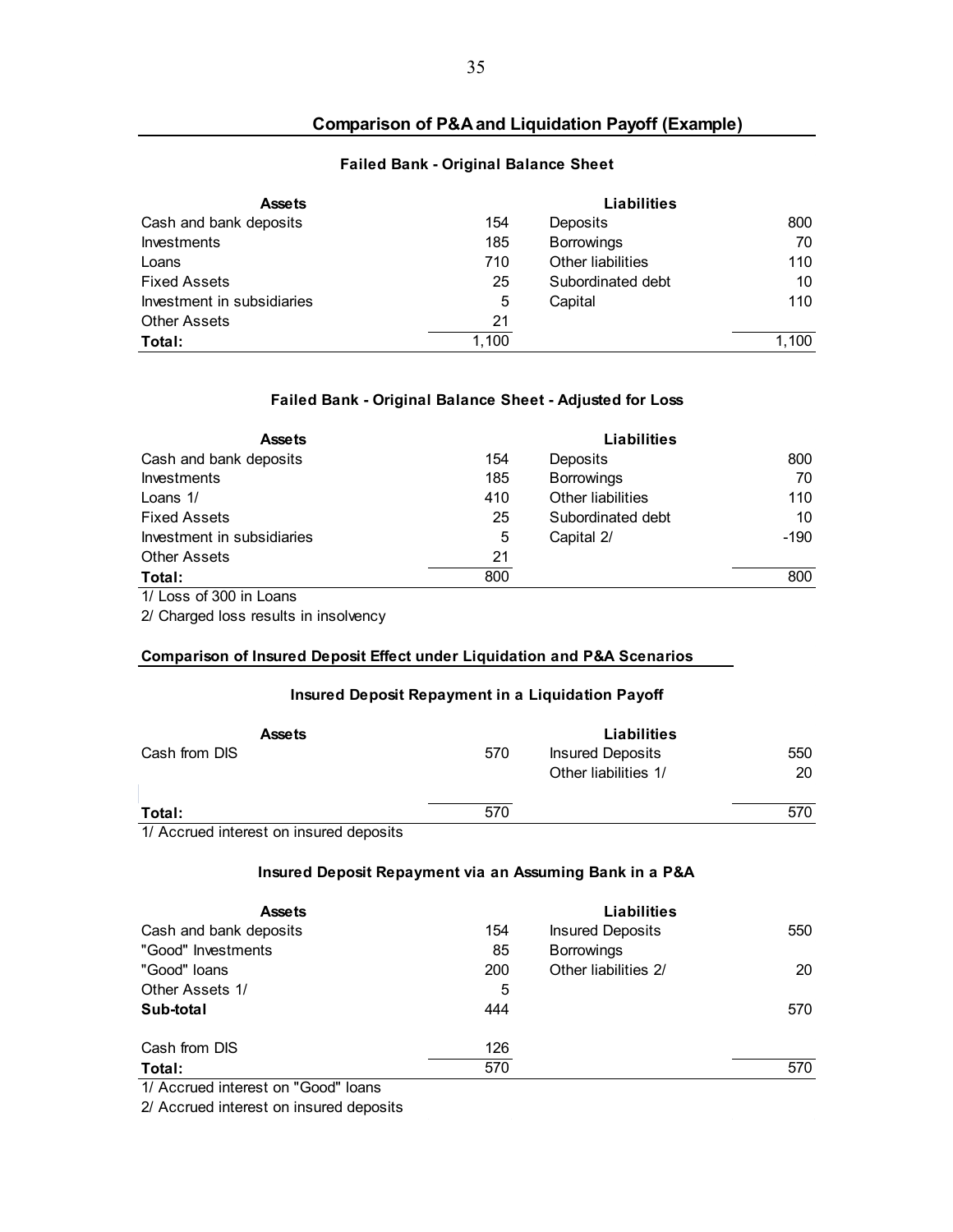6. **Additionally, a P&A is always less costly than a liquidated payout simply because the costs of servicing assets that are not transferred to a bank as part of a P&A significantly reduce the ultimate recoveries in the liquidation.** If a bank undergoes liquidation and the DGS performs a payoff, then somebody must either continue or establish a loan servicing system for the failed bank's loans. Systems must be developed (or continued) and staff must be hired to process payments, compute payoffs, send collection letters, and engage in other collection activities. This process bears a significant cost (conservatively estimated at 15 percent up to recovery realization) and is a direct reduction of the recoveries through liquidation, thereby reducing funds available to distribute to uninsured depositors and other creditors. When the loans are passed to an AB via a P&A, then 100 percent of book value (205 in the above example) is counted as a liquidation recovery; ergo, uninsured depositors, other creditors, and perhaps others (e.g., subordinated debt holders) are better placed for recoveries on asset liquidation. [Note that legislated depositor preference permits ease of a P&A transaction because the "no creditor worse off" concept is legally null.]

7. **A P&A is not simply a financial transaction, however.** There are many other duties and responsibilities of the AB to the counterparty as well as those designed to minimize disruption to local communities. Some standard provisions of a P&A transaction include:

- Liabilities assumed at book value.
- The acquiring bank (AB) must pay contract rate of interest on deposits for 14 days, after which it may adjust the interest rate. Depositors have the right to withdraw their deposits without penalty.
- AB must report to the DGS on a monthly basis all deposits claimed (withdrawn) or ratified (any transaction on a deposit account, i.e., additional deposit or partial withdrawal, which constitutes a ratification of that deposit account; i.e., the depositor implicitly accepts the transfer of his deposit to the AB).
- All deposits unclaimed or not ratified must be returned to DGS at the end of 18 months.
- Assets purchased at book value (with the stipulation that fixed assets are to be adjusted to market value ex post, following legitimate appraisals.
- Loans fully secured by deposits may also be passed to AB at book value.
- Assets are passed with limited warranty and/or non-recourse ("as is", "where is").
- AB may be required to service assets for the liquidator in accordance with reasonable and prudent banking standards for a limited time, for which AB will be entitled to a reasonable fee. An example would be if the liquidator needed the AB to temporarily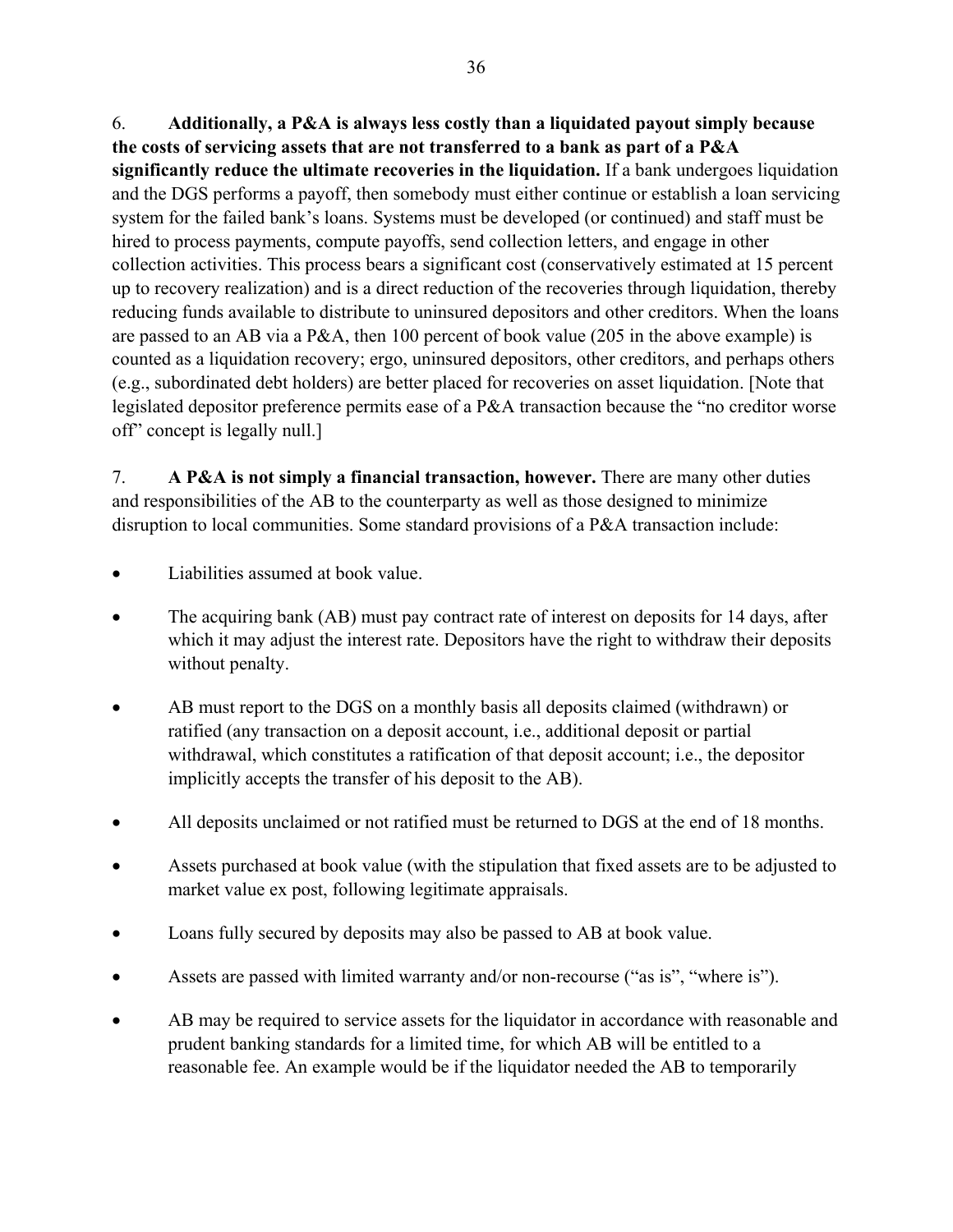process payments, compute loan payoffs, etc., for loans the liquidator is responsible for (until his office is up and running, for example).

- $\bullet$  AB may be granted exclusive option to purchase loan pools.<sup>25</sup> AB agrees to assumption of certain duties and obligations.
	- o Continuation of banking business at every branch location for a specified period of time (not less than 90 days).
	- o Continuation of safe deposit boxes business (if any) for a specified period of time.
	- o Continuation of safekeeping business (if any) for a specified period of time.
- Fixed assets (bank premises, furniture, fixtures and equipment) shall be adjusted to fair market value  $^{26}$
- May require AB to provide office space for the liquidator.

 $\overline{a}$ 

- AB must pay checks, drafts, and orders as in the normal course of conducting a banking business.
- AB must give notice to depositors within seven days, by mail and by advertising in a newspaper of general circulation, informing of AB's assumption of failed bank's deposit liabilities. Such notice must include instructions to claim deposits as well as any changes in interest rates and fees, which would apply within two weeks after the transfer at the earliest. Until such an adjustment fees and interest rates for the failed bank apply
- All records pertaining to assets purchased by and deposit accounts transferred to AB must be preserved by AB for the legally mandated period of time.
- Any bid amount (premium) that AB agrees to pay is stipulated in the P&A.

<sup>&</sup>lt;sup>25</sup> Loan pools represent groups of loans (usually similar types) that are offered in bulk to a potential purchaser—for example, performing mortgage loans. Also, the failed bank may have some commercial customers that an AB also has a relationship with. So it may be advantageous to purchase those related loans to strengthen the banking relationship.

<sup>&</sup>lt;sup>26</sup> An example of a method to achieve fair market value is to have two appraisals performed—one by an appraiser selected by the authorities and another by an appraiser selected by the AB—and use the average as fair market value. If there is an unacceptable discrepancy between the two appraisals, then a third appraisal, conducted by a mutually agreed upon appraiser will mediate the difference.